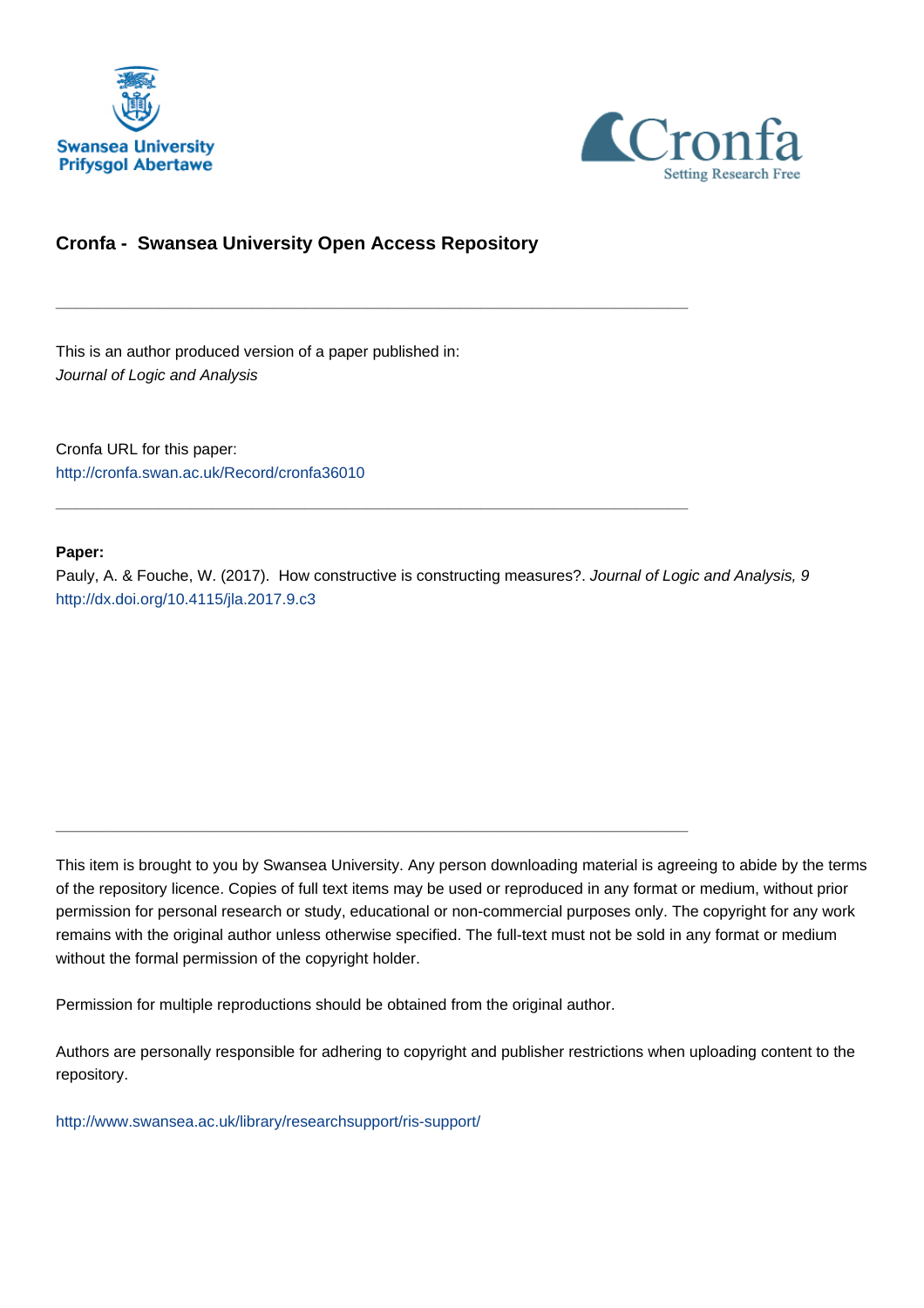

*Journal of* L*ogic &* A*nalysis 9:c3 (2017) 1–30 ISSN 1759-9008* 1

## How constructive is constructing measures?

ARNO PAULY WILLEM L. FOUCHÉ

*Abstract*: Given some set, how hard is it to construct a measure supported by it? We classify some variations of this task in the Weihrauch lattice. Particular attention is paid to Frostman measures on sets with positive Hausdorff dimension. As a side result, the Weihrauch degree of Hausdorff dimension itself is determined.

*2010 Mathematics Subject Classification* 03D78, 03B30, 28A33 (primary)

*Keywords*: measure theory, computable analysis, Hausdorff dimension, Frostman Lemma, Weihrauch reducibility

# 1 Introduction

We investigate variations on the problem of constructing a measure with a given support. The variations include the available information about the set, whether the support has to be precisely the given set or merely a subset, and whether the measure is required to be non-atomic. A special case of particular importance is the Frostman lemma, which links having certain Hausdorff dimension to admitting a measure with certain properties. For the relevance of having a computable understanding of Frostman's lemma and of its links with algorithmic randomness and Fourier analysis, the reader is referred to Fouché, Mukeru, and Davie [17].

Two of these variations are computable: Given an overt set *A*, one can construct a measure with support precisely *A* (Theorem 31). In a very restricted setting, a computable version of the Frostman lemma is available (Lemma 59). Apart from these cases, the problems generally are non-computable. Using the framework of Weihrauch reducibility, we can establish the precise degree of non-computability of each case.

The study of Weihrauch degrees forms a framework for the research programme aiming at classifying the computational content of mathematical theorems as formulated and developed by Brattka and Gherardi [5] (also Gherardi and Marcone [19] and Pauly [36]). The core idea is that *S* is Weihrauch reducible to *T* , if *S* can be solved using a single invocation of *T* and otherwise computable means.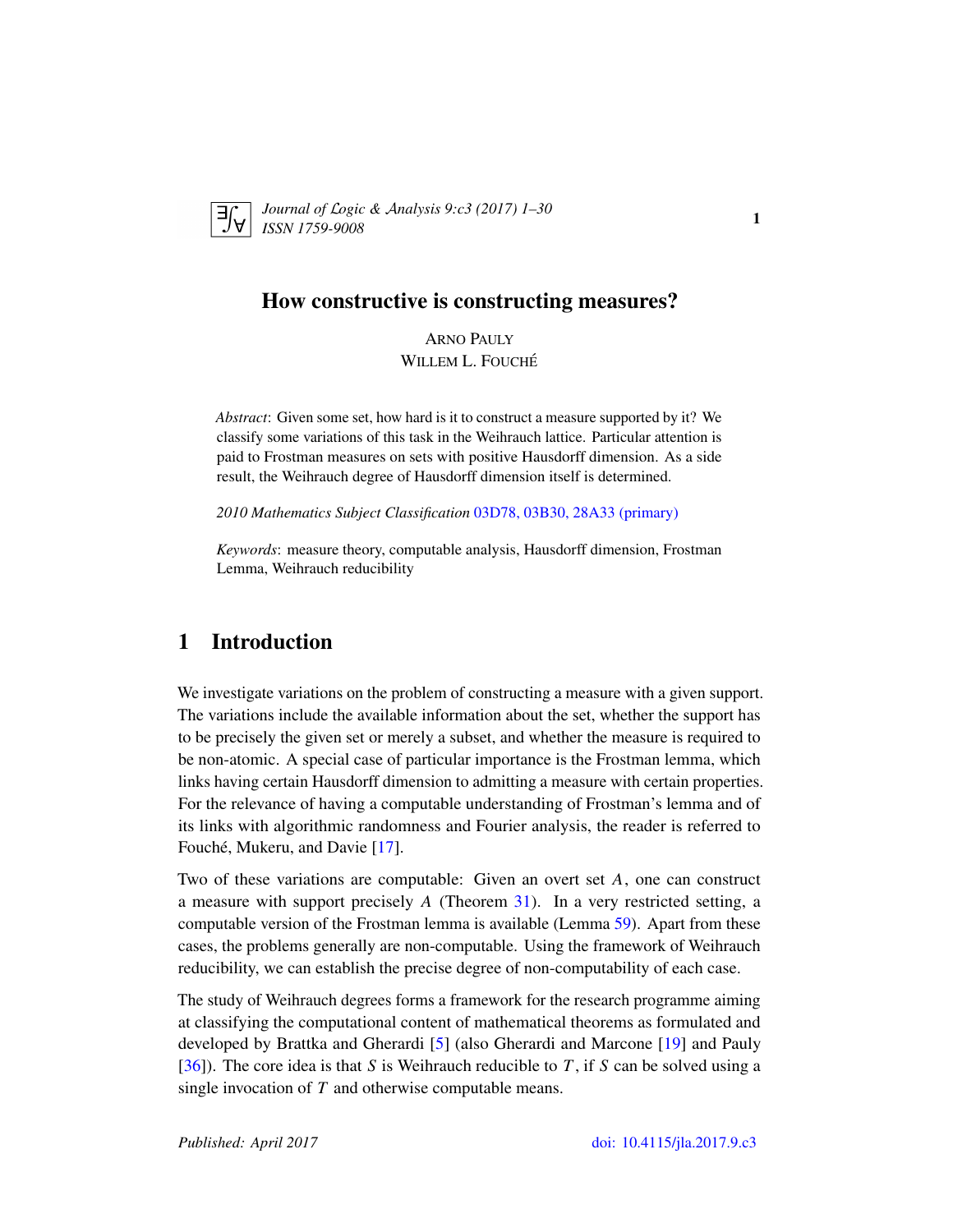

Figure 1: Overview of some the relevant Weihrauch degrees

Numerous theorems have been classified so far. Some examples are the separable Hahn-Banach theorem (Gherardi and Marcone [19]), the Intermediate Value Theorem (Brattka and Gherardi [5]), Nash's theorem for bimatrix games (Pauly [36]), Brouwer's Fixed Point theorem (Brattka, Le Roux and Pauly [10]), the Bolzano-Weierstrass theorem (Brattka, Gherardi and Marcone [8]), the Radon-Nikodym derivative (Hoyrup, Rojas and Weihrauch [26]), the Lebesgue Density Lemma (Brattka, Gherardi and Hölzl [7]), the Goerde-Browder-Kirk fixed point theorem (Neumann [33]) and variants of determinacy of infinite sequential games (Le Roux and Pauly [30, 28]).

An overview of the standard degrees relevant for the classifications in this paper, together with a table which problems classified here fall into which degree, is found in Figure 1.

# 2 Background

#### 2.1 A short introduction to represented spaces

We briefly present some fundamental concepts on represented spaces following Pauly [38], to which the reader shall also be referred for a more detailed presentation. The concept behind represented spaces essentially goes back to Weihrauch and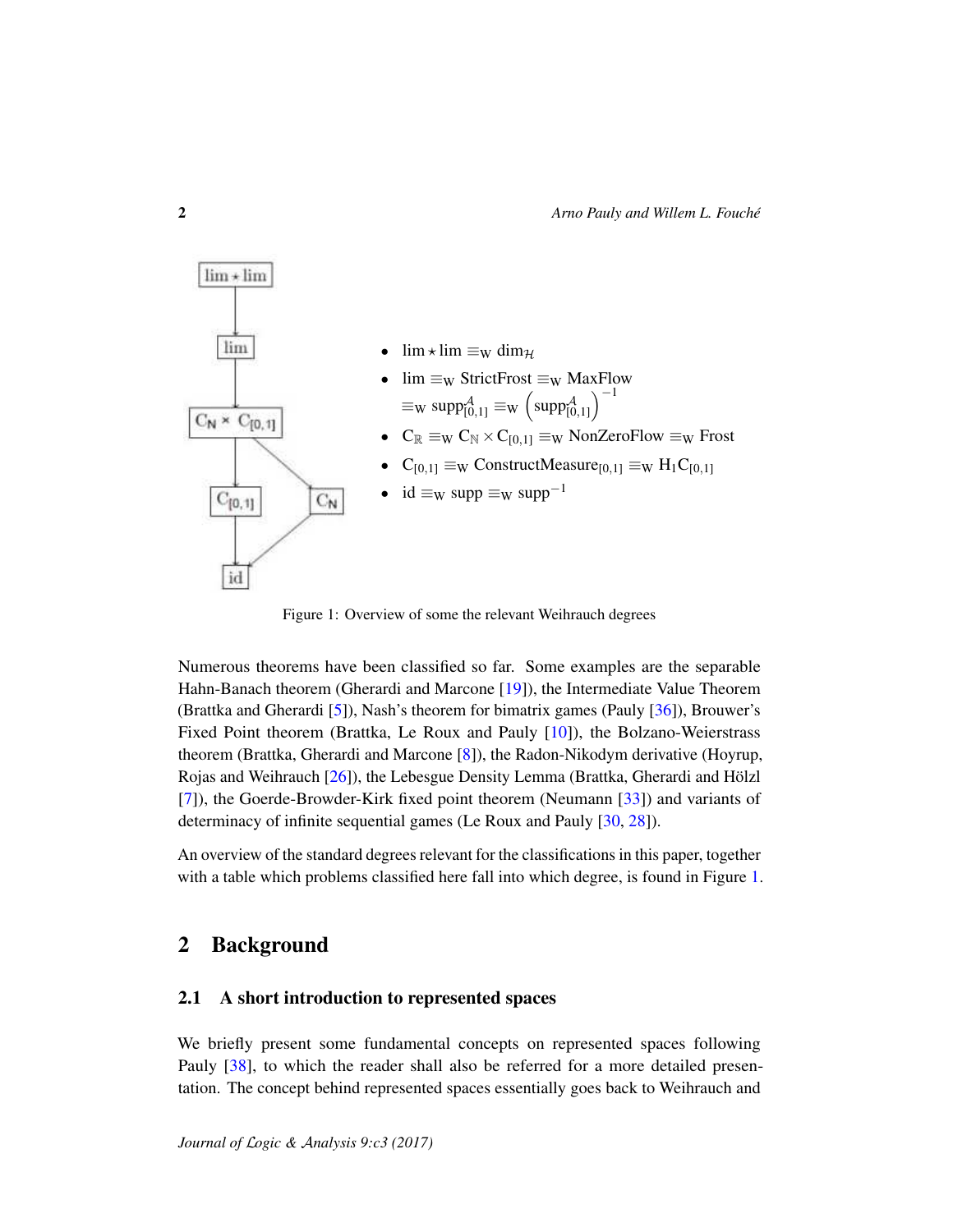Kreitz [27], the name may have first been used by Brattka [1]. A *represented space* is a pair  $X = (X, \delta_X)$  of a set *X* and a partial surjection  $\delta_X : \subseteq \mathbb{N}^{\mathbb{N}} \to X$ . A function between represented spaces is a function between the underlying sets. For  $f : \subseteq \mathbf{X} \to \mathbf{Y}$ and  $F: \subseteq \mathbb{N}^{\mathbb{N}} \to \mathbb{N}^{\mathbb{N}}$ , we call *F* a realizer of *f* (notation  $F \vdash f$ ) iff  $\delta_Y(F(p)) = f(\delta_X(p))$ for all  $p \in \text{dom}(f \delta_X)$ , ie if the following diagram commutes:

$$
\begin{array}{ccc}\n\mathbb{N}^{\mathbb{N}} & \xrightarrow{F} & \mathbb{N}^{\mathbb{N}} \\
\downarrow \delta_{\mathbf{X}} & & \downarrow \delta_{\mathbf{Y}} \\
\mathbf{X} & \xrightarrow{f} & \mathbf{Y}\n\end{array}
$$

A map between represented spaces is called computable (continuous) iff it has a computable (continuous) realizer. Similarly, we call a point  $x \in X$  computable iff there is some computable  $p \in \mathbb{N}^{\mathbb{N}}$  with  $\delta_{\mathbf{X}}(p) = x$ . A priori, the notion of a continuous map between represented spaces and a continuous map between topological spaces are distinct and should not be confused!

Given two represented spaces  $X$ ,  $Y$  we obtain a third represented space  $\mathcal{C}(X, Y)$  of functions from *X* to *Y* by letting  $0^n 1p$  be a  $[\delta_X \to \delta_Y]$ -name for *f*, if the *n*-th Turing machine equipped with the oracle  $p$  computes a realizer for  $f$ . The reader should not be mislead by the explicit use of Turing machines in the definition of  $C(X, Y)$ ; this is the natural construction of the space of continuous functions. Formally,  $C(-, -)$  is the exponential in the category of continuous maps between represented spaces (as a consequence of the UTM theorem), and the evaluation map is even computable (as are the other canonic maps, eg currying).

This function space constructor, together with two represented spaces,  $\mathbb{N} = (\mathbb{N}, \delta_{\mathbb{N}})$ (which we understand to include 0) and  $\mathbb{S} = (\{\perp, \top\}, \delta_{\mathbb{S}})$ , allows us to obtain a model of Escardó's synthetic topology [15]. The representations are given by  $\delta_N(0^n 10^N) = n$ ,  $\delta_{\mathbb{S}}(0^{\mathbb{N}}) = \bot$  and  $\delta_{\mathbb{S}}(p) = \top$  for  $p \neq 0^{\mathbb{N}}$ . It is straightforward to verify that the computability notion for the represented space N coincides with classical computability over the natural numbers. The Sierpinski space  $\mathcal S$  in turn allows us to formalize semi-decidability. The computable functions  $f : \mathbb{N} \to \mathbb{S}$  are exactly those where  $f^{-1}(\{\top\})$  is recursively enumerable (and thus  $f^{-1}(\{\bot\})$  co-recursively enumerable).

In general, for any represented space  $X$  we obtain two spaces of subsets of  $X$ ; the space of open sets  $\mathcal{O}(\mathbf{X})$  by identifying  $f \in \mathcal{C}(\mathbf{X}, \mathbb{S})$  with  $f^{-1}(\{\top\})$ . Note that the elements of  $\mathcal{O}(X)$  are precisely the open sets in the final topology along  $\delta_X$ . As a dual notion, we obtain the space of closed<sup>1</sup> sets  $\mathcal{A}(\mathbf{X})$  by identifying  $f \in \mathcal{C}(\mathbf{X}, \mathbb{S})$  with  $f^{-1}(\{\perp\})$ . The properties of the spaces of open and closed sets, namely computability

<sup>&</sup>lt;sup>1</sup>There is a very unfortunate confusing nomenclature here. The computable closed sets in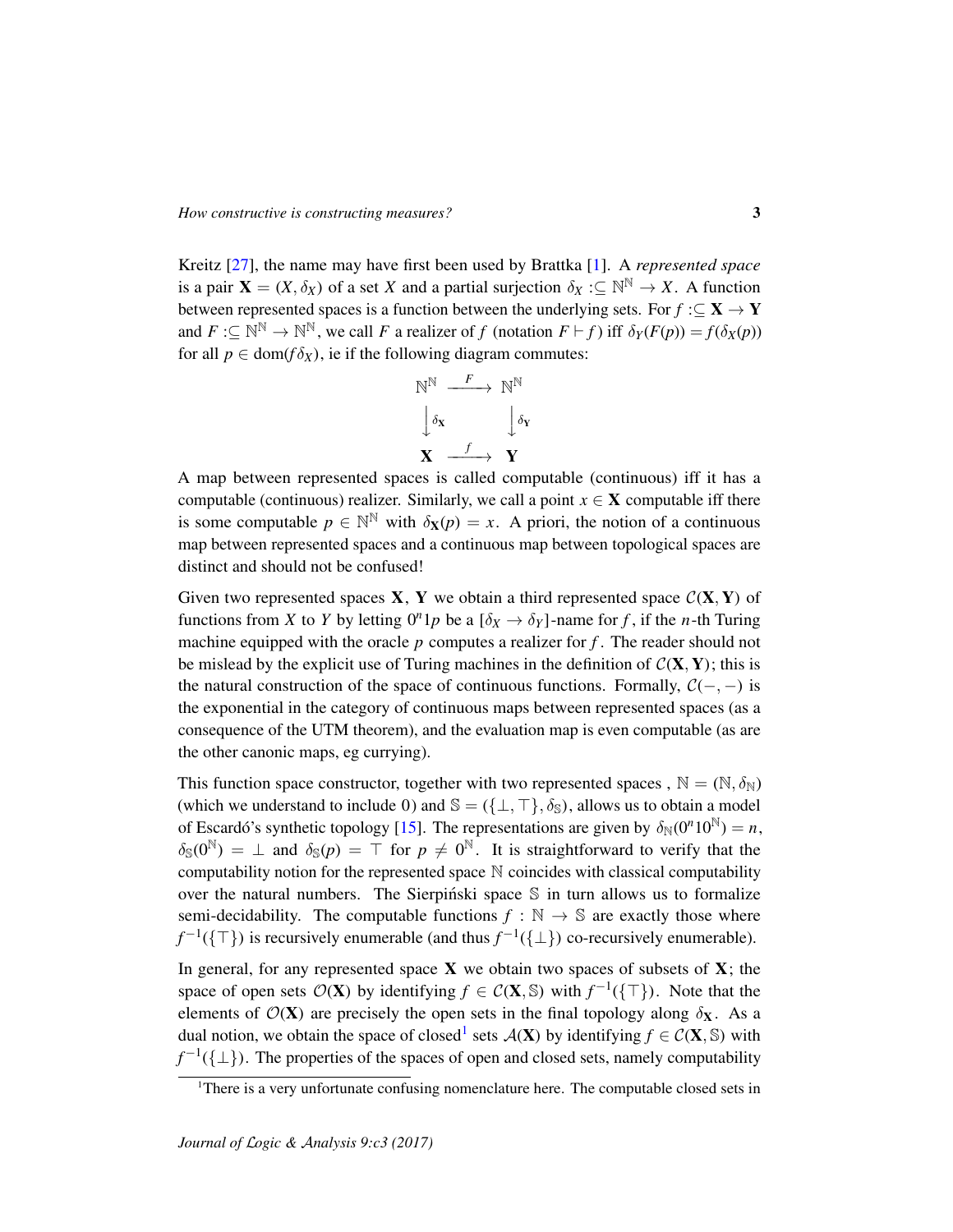of the usual operations, follow from computability of the functions  $\wedge$ ,  $\vee$  :  $\mathbb{S} \times \mathbb{S} \to \mathbb{S}$ and  $\bigvee : \mathcal{C}(\mathbb{N}, \mathbb{S}) \to \mathbb{S}$ .

One useful consequence of staying within the category when forming the space  $\mathcal{O}(\mathbf{X})$ is that we can iterate this to obtain  $\mathcal{O}(\mathcal{O}(X))$ , a space appearing in several further constructions. We introduce the space  $\mathcal{K}(\mathbf{X})$  of compact sets by identifying<sup>2</sup> a set *A* ⊆ **X** with  $\{U \in \mathcal{O}(\mathbf{X}) \mid A \subseteq U\}$  ∈  $\mathcal{O}(\mathcal{O}(\mathbf{X}))$ , and define a set *A* to be compact iff  ${U \in \mathcal{O}(\mathbf{X}) \mid A \subseteq U}$  is open. For computable metric spaces (introduced below), this notion of compactness coincides with the familiar one. For more details, see Pauly [38, Section 5]. A space X is called *computably compact* if *X* is a computable element of  $\mathcal{K}(\mathbf{X})$ .

As a dual notion, we find the space of overt set  $V(X)$  by identifying  $A \subseteq X$  with  ${U \in \mathcal{O}(\mathbf{X}) \mid A \cap U \neq \emptyset} \in \mathcal{O}(\mathcal{O}(\mathbf{X}))$ . As this identification erases the distinction between a set and its closure, we will assume all  $A \in \mathcal{V}(\mathbf{X})$  to be closed sets. Note however that the properties of  $V(X)$  are very different from  $A(X)$ , and thus closed sets and overt sets need to be distinguished (cf [38, Section 7]).

Next, we will recall the operation  $\wedge$  on represented spaces. Given two spaces  $\mathbf{X} = (X, \delta_X)$ and  $Y = (Y, \delta_Y)$ , the underlying set of  $X \wedge Y$  is  $X \cap Y$ , and the representation  $\delta_{\wedge}$ is given by  $\delta_{\Lambda}(\langle p, q \rangle) = x$  iff  $\delta_{\mathbf{X}}(p) = x \wedge \delta_{\mathbf{Y}}(q) = x$ . This construction is used to introduce the space  $\mathcal{A}(\mathbf{X}) \wedge \mathcal{V}(\mathbf{X})$  of closed and overt subsets.

There always is a canonic computable map  $\kappa_{\mathbf{X}} : \mathbf{X} \to \mathcal{O}(\mathcal{O}(\mathbf{X}))$  defined via  $\kappa_{\mathbf{X}}(x) =$  ${U \mid x \in U}$ . Using the spaces introduced above, we can read the type of  $\kappa$ **x** alternatively as  $\kappa_X : X \to \mathcal{K}(X)$  or  $\kappa_X : X \to \mathcal{V}(X)$  instead. The image of X under  $\kappa_X$ shall be denoted by  $X_{\kappa}$ . The following definition essentially goes back to Schröder  $[41]$  and provides an effective counterpart to the definition in Schröder  $[42]$ :

**Definition 1** A space **X** is called *computably admissible* if **X** and  $X_k$  are computably isomorphic.

Note that  $X_{\kappa}$  is always computably admissible, ie isomorphic to  $(X_{\kappa})_{\kappa}$ . The computably admissible spaces are precisely those that can be regarded as topological spaces, based on the fact that the computable map  $f \mapsto f^{-1} : C(X, Y) \to C(\mathcal{O}(Y), \mathcal{O}(X))$  becomes computably invertible iff  $Y$  is computably admissible. In other words, the subcategory

our terminology are often called *co-c.e. closed* following Weihrauch. The sets Weihrauch calls *computably closed* are the computable closed and overt sets introduced below.

 $2^2$ To be precise, this construction gives us only the *saturated* compact sets. As in a  $T_1$  space every set is saturated, and we only use  $\mathcal{K}(X)$  for such spaces, we gloss over this distinction in the following.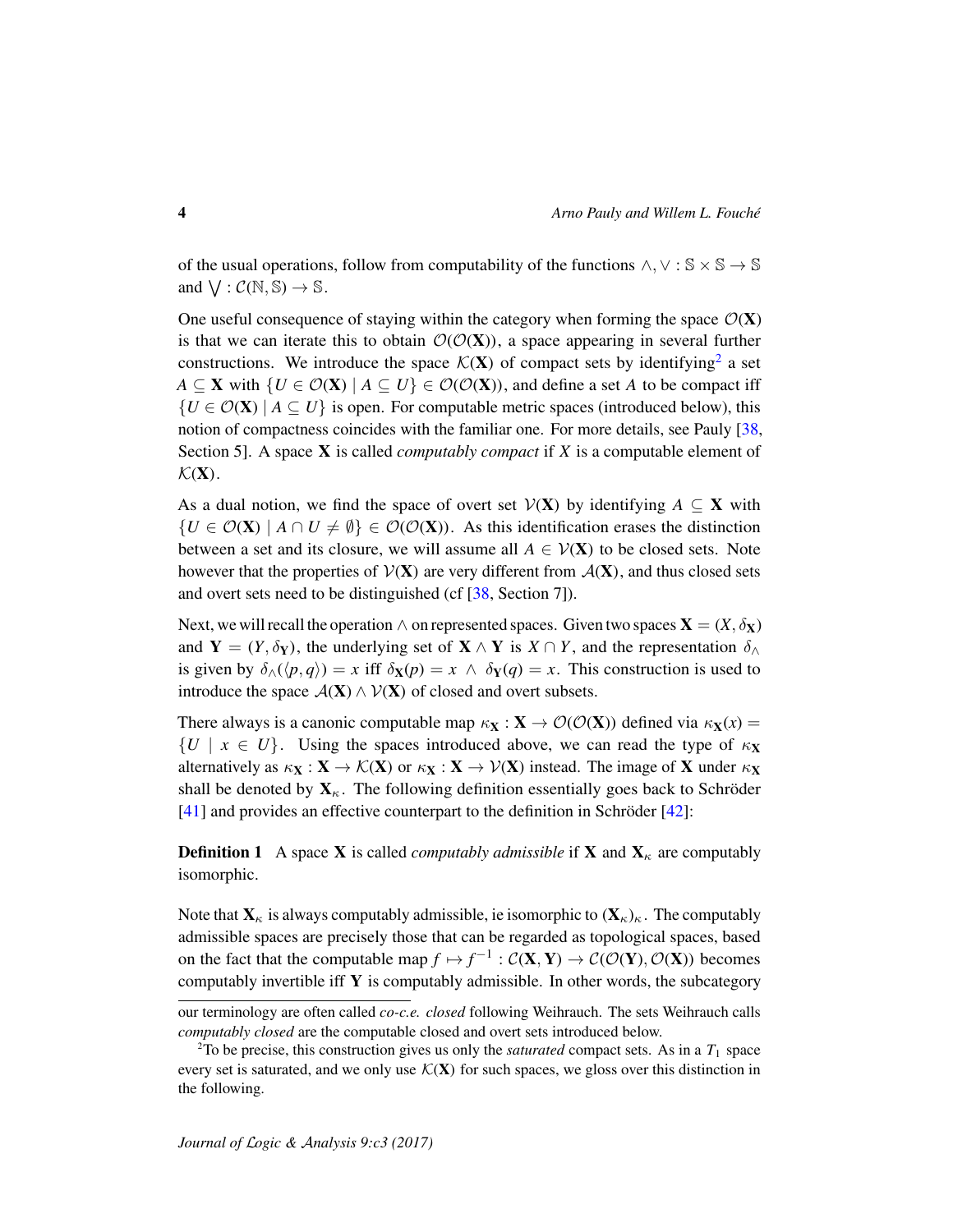of admissibly represented spaces is isomorphic to a subcategory of the sequential topological spaces (the  $QCB_0$ -spaces). For details, see [42] or [38, Section 9].

As a special case of represented spaces, we define computable metric spaces following Weihrauch [47]. The computable Polish spaces are derived from complete computable metric spaces by forgetting the details of the metric, and just retaining the representation (or rather, the equivalence class of representations under computable translations).

**Definition 2** We define a computable metric space with its Cauchy representation such that:

- (1) A computable metric space is a tuple  $\mathbf{M} = (M, d, (a_n)_{n \in \mathbb{N}})$  such that  $(M, d)$  is a metric space and  $(a_n)_{n \in \mathbb{N}}$  is a dense sequence in  $(M, d)$ .
- (2) The relation

 $\{(t, u, v, w) \mid 2^{-t} < d(a_u, a_v) < 2^{-w}\}\$ is recursively enumerable.

(3) The Cauchy representation  $\delta_{\mathbf{M}} : \subseteq \mathbb{N}^{\mathbb{N}} \to M$  associated with the computable metric space  $\mathbf{M} = (M, d, (a_n)_{n \in \mathbb{N}})$  is defined by

$$
\delta_{\mathbf{M}}(p) = x \; : \iff \begin{cases} d(a_{p(i)}, a_{p(k)}) \leq 2^{-i} \text{ for } i < k \\ \text{and } x = \lim_{i \to \infty} a_{p(i)} \end{cases}
$$

The following well-known characterization of the open sets in computable metric spaces is useful for us:

**Proposition 3** (Special case of Gregoriades, Kispeter, and Pauly  $[21,$  Proposition 13]) Let  $\mathbf{M} = (M, d, (a_n)_{n \in \mathbb{N}})$  be a computable metric spaces, and a basis  $(U_i)_{i \in \mathbb{N}}$  be given via  $U_{\langle i,k \rangle} = B(a_i, 2^{-k})$ . Then the map  $\bigcup : \mathcal{O}(\mathbb{N}) \to \mathcal{O}(\mathbf{X})$  defined via  $\bigcup(S) = \bigcup_{i \in S} U_i$ is computable and has a computable multivalued inverse.

In a computable Polish space, we also have the following very useful characterization of overt sets:

**Proposition 4** (Brattka and Presser [13]) Let **X** be a complete computable metric space. Then the map  $(x_i)_{i \in \mathbb{N}} \mapsto \overline{\{x_i \mid i \in \mathbb{N}\}} : C(\mathbb{N}, \mathbf{X}) \to C(\mathbf{X})$  is computable and has a computable inverse.

**Corollary 5** The map OvertChoice : $\subset \mathcal{V}(\mathbf{M}) \Rightarrow \mathbf{M}$  where  $x \in \text{OvertChoice}(A)$  iff  $x \in A$  is computable for any computable Polish space **M**.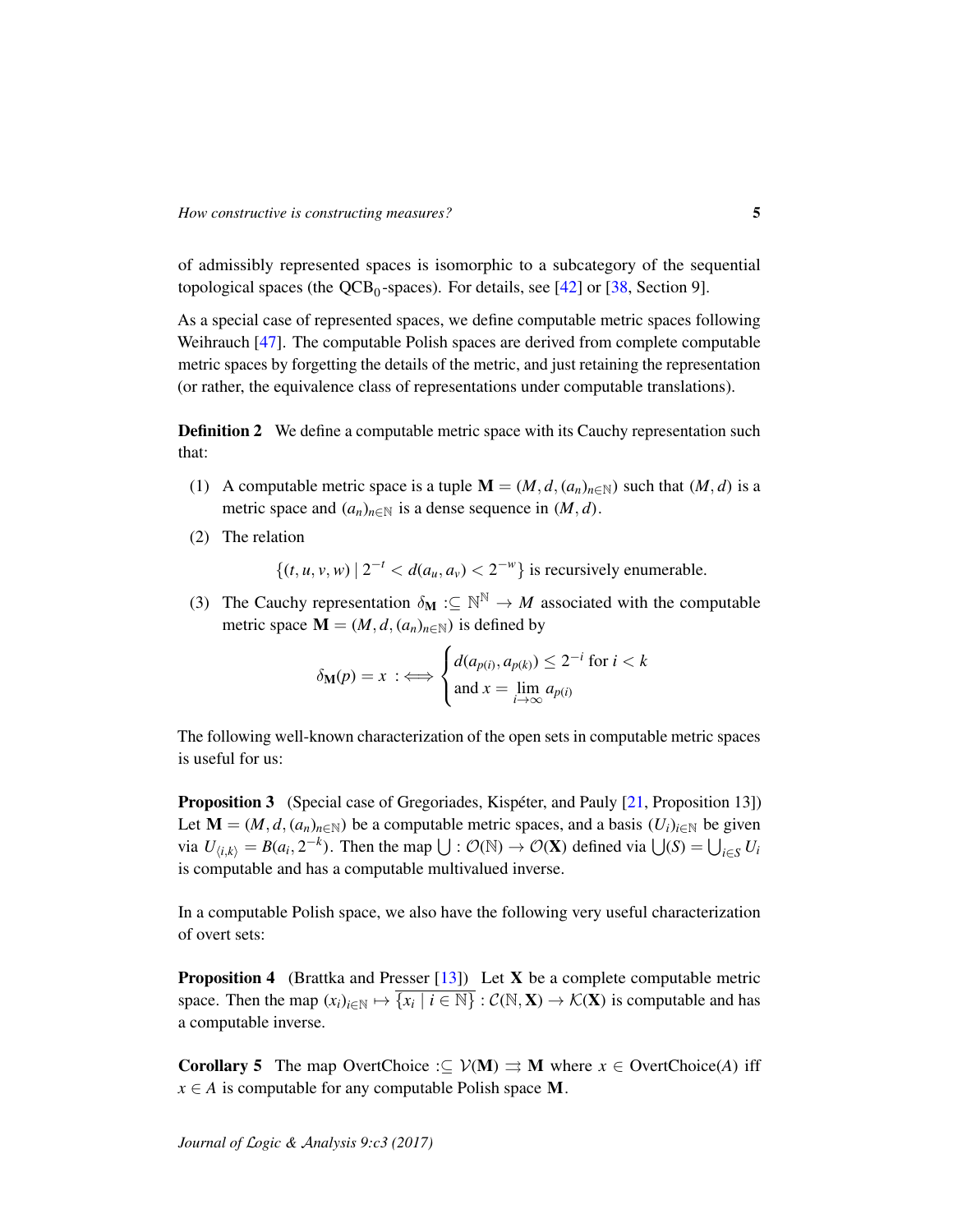#### 2.2 Computable measure theory

We give a very brief introduction to computable measure theory, to the extent required for our purposes. A more detailed (and very elegant) introduction to the subject can be found in [14] by Collins. We use further special represented space for its development: We can introduce the space  $\mathbb{R}_<$  by identifying a real number x with the set  $\{y \in \mathbb{R} \mid y < x\} \in \mathcal{O}(\mathbb{R})$ . Equivalently, using  $\{y \in \mathbb{Q} \mid y < x\} \in \mathcal{O}(\mathbb{Q})$  provides the same result. A third way is to use a monotone growing sequence  $(q_n)_{n \in \mathbb{N}} \in C(\mathbb{N}, \mathbb{Q})$ as a stand-in for sup<sub>*n*∈N</sub>  $q_n \in \mathbb{R}$ . We will make use of the following:

**Lemma 6**  $U \mapsto \{y \in \mathbb{R} \mid \exists (x_0, x_1, \ldots) \in U \mid (\sum_{i \in \mathbb{N}} x_i \leq y) \} : \mathcal{O}([0, 1]^{\mathbb{N}}) \to \mathcal{O}(\mathbb{R}_{<})$ is computable.

**Proof** Using type conversion, we show instead that given  $U \in \mathcal{O}([0,1]^N)$  and  $y \in \mathbb{R}$ , it is recognizable if  $\exists (x_0, x_1, \ldots) \in U$  ( $\sum_{i \in \mathbb{N}} x_i \leq y$ ). Given *y*, we can simultaneously try  $(q_0, q_1, \ldots, q_n, 0, 0, \ldots)$  for all rational vectors  $(q_0, \ldots, q_n)$  such that  $y > \sum_{i=0}^n q_i$ . If we find such a vector, then clearly the answer is YES. On the other hand, if any  $(x_0, x_1, \ldots) \in U$  with  $\left(\sum_{i \in \mathbb{N}} x_i \leq y\right)$  exists, then there must a rational eventually-zero such vector since *U* is open.  $\Box$ 

Given some represented space **X**, we direct our attention to the space  $\mathcal{C}(\mathcal{O}(\mathbf{X}), \mathbb{R}_{\leq})$ of continuous functions from the open subsets of **X** to  $\mathbb{R}_{\leq}$ . Note that for any  $\mu \in \mathcal{C}(\mathcal{O}(\mathbf{X}), \mathbb{R}_{\leq})$  we find that if  $U \subseteq V$  for some  $U, V \in \mathcal{O}(\mathbf{X})$ , then  $\mu(U) \leq \mu(V)$ . We introduce the space  $\mathcal{M}(\mathbf{X})$  as a subspace of  $\mathcal{C}(\mathcal{O}(\mathbf{X}), \mathbb{R}_{\leq})$  by:

$$
\mathcal{M}(\mathbf{X}) := \left\{ \mu \in \mathcal{C}(\mathcal{O}(\mathbf{X}), \mathbb{R}_{<} ) \mid \mu(\emptyset) = 0 \text{ and } \forall (U_i)_{i \in \mathbb{N}} \in \mathcal{C}(\mathbb{N}, \mathcal{O}(\mathbf{X})), \n(\forall i \neq j \in \mathbb{N} \ U_i \cap U_j = \emptyset) \Rightarrow \left( \mu(\bigcup_{i \in \mathbb{N}} U_i) = \sum_{i \in \mathbb{N}} \mu(U_i) \right) \right\}
$$

The space  $\mathcal{P}(X)$  of probability measures is obtained in the straightforward way as  $P(X) := \{ \mu \in \mathcal{M}(X) \mid \mu(X) = 1 \}.$  While it would be more precise to call  $\mathcal{M}(X)$  $(\mathcal{P}(\mathbf{X}))$  the space of (probability) valuations, it is well-established that these are the correct notions for computable measure theory. For some discussion and alternative characterizations, see eg Hoyrup and Rojas [25].

Given a point  $x \in \mathbf{X}$ , we can define the point-measure  $\pi_x$  by  $\pi_x(U) = 1$  iff  $x \in U$ and  $\pi_x(U) = 0$  otherwise. Then  $x \mapsto \pi_x : \mathbf{X} \to \mathcal{P}(\mathbf{X})$  is computable. Also, the usual push-forward operation  $(f, \mu) \mapsto f^* \mu : C(X, Y) \times \mathcal{M}(X) \to \mathcal{M}(Y)$  defined via  $f^*\mu(U) = \mu(f^{-1}(U))$  is computable. However, this works only for the continuous functions, not for any larger class of measurable functions: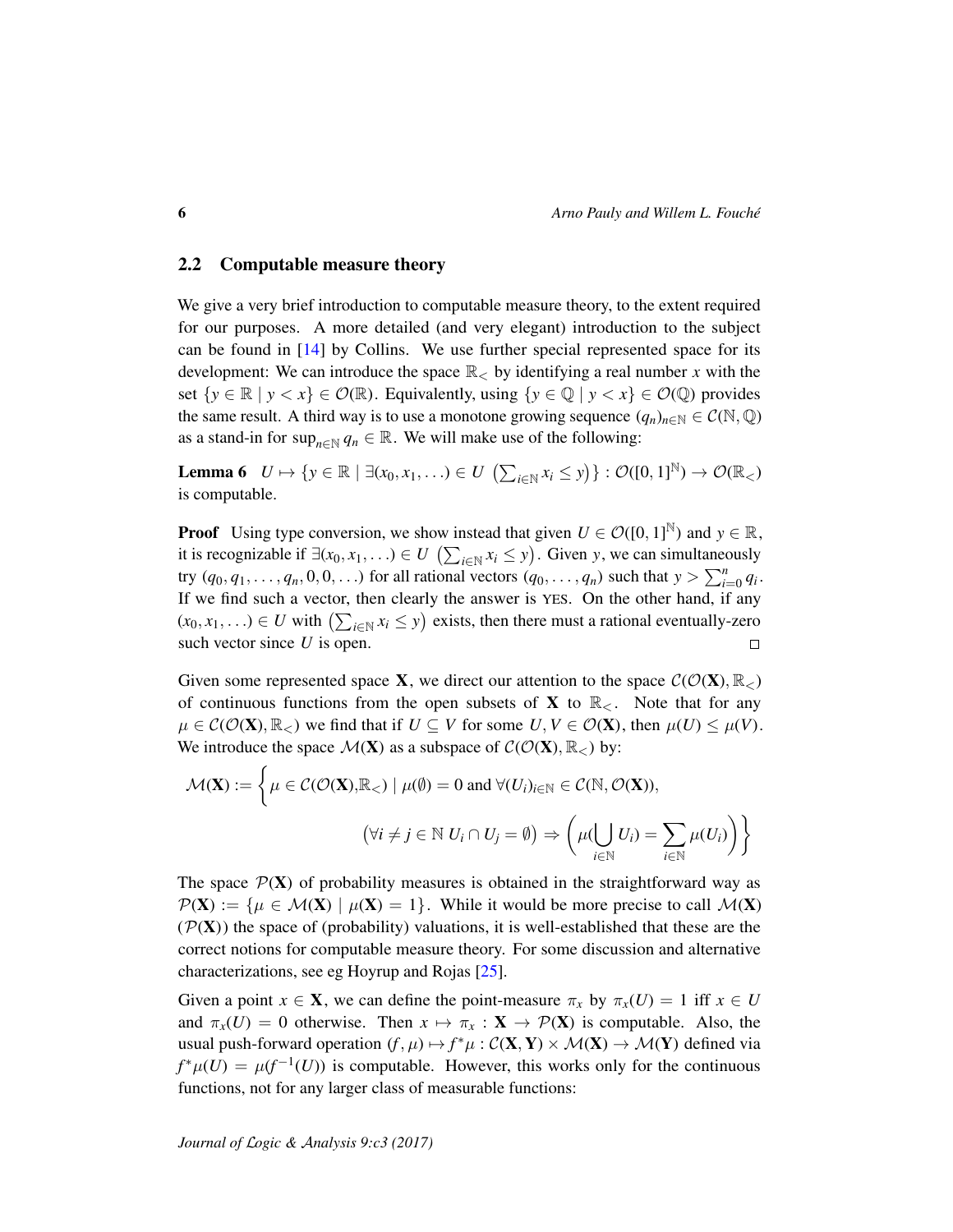**Definition 7** Let  $\mathcal{P}(X)$  be the space of probability measures on X. To define the space  $\mathcal{M}^C(\mathbf{X}, \mathbf{Y})$  of measurable functions from **X** to **Y**, identify a measurable function *f* : **X**  $\rightarrow$  **Y** with its lifted version  $f^*$  :  $\mathcal{P}(\mathbf{X}) \rightarrow \mathcal{P}(\mathbf{Y})$ , and define  $\mathcal{M}^C(\mathbf{X}, \mathbf{Y})$  as the according subspace of  $C(\mathcal{P}(\mathbf{X}), \mathcal{P}(\mathbf{Y})).$ 

**Proposition 8** Let  $Y$  be computably admissible and  $X$  an arbitrary represented space. Then  $C(X, Y)$  and  $\mathcal{M}^C(X, Y)$  are computably isomorphic.

**Proof** Given a continuous function  $f: \mathbf{X} \to \mathbf{Y}$ , we can get  $f^{-1}: \mathcal{O}(\mathbf{Y}) \to \mathcal{O}(\mathbf{X})$ , and compose this with a measure  $\nu \in \mathcal{P}(\mathbf{X})$  to obtain  $f^*\nu$ . This establishes one direction. For the other direction, note that  $x \mapsto \pi_x : \mathbf{X} \to \mathcal{P}(\mathbf{X})$  is computable, where  $\pi_x$  is the point measure at *x*. Now  $f^*\pi_x(U) > 0 \Leftrightarrow f(x) \in U$ . The left hand side is recognizable by the definition of  $\mathcal{P}(Y)$ , and admissibility of Y means that the recognizability of the right hand side for arbitrary *U* implies continuity of *f* , cf Pauly [38, Section 9].  $\Box$ 

As a representation always is a continuous function (by definition of continuity), we see that we can push a measure on Baire space out to the represented space. As shown by Schröder, in many cases the converse is also true. If we call a represented space **X** *complete* if it admits a total representation  $\delta_{\mathbf{X}} : \mathbb{N}^{\mathbb{N}} \to X$ , we can phrase this characterization as follows:

**Theorem 9** (Schröder  $[43]$ ) Let **X** be a complete computably admissible space. The map  $\mu \mapsto \delta_{\mathbf{X}}^*\mu : \mathcal{P}(\mathbb{N}^{\mathbb{N}}) \to \mathcal{P}(\mathbf{X})$  is computable and computably invertible.

In the (albeit very restricted) case of probability measures on N there is a further interesting characterization available. Essentially, one may use typical sequences as names for measures:

**Theorem 10** (Pauly [35]) Uniformly in  $\varepsilon > 0$  there is a computable and computably invertible function  $S_{\varepsilon}$  : $\subseteq \mathbb{N}^{\mathbb{N}} \to \mathcal{P}(\mathbb{N})$  such that for all  $\mu \in \mathcal{P}(\mathbb{N})$  we find that  $\hat{\mu}(S_{\varepsilon}^{-1}(\mu)) \ge 1 - \varepsilon$ , and if  $\nu \ne \mu$ , then  $\hat{\nu}(S_{\varepsilon}^{-1}(\mu)) = 0$ . Here  $\hat{\mu}$  denotes the induced product measure on  $\mathbb{N}^{\mathbb{N}}$ .

## 2.3 Weihrauch reducibility

**Definition 11** (Weihrauch reducibility) Let  $f$ ,  $g$  be multi-valued functions on represented spaces. Then *f* is said to be *Weihrauch reducible* to *g*, in symbols  $f \leq_W g$ , if there are computable functions  $K, H \text{ := } \mathbb{N}^{\mathbb{N}} \to \mathbb{N}^{\mathbb{N}}$  such that  $K\langle id, GH \rangle \vdash f$  for all  $G \vdash g$ .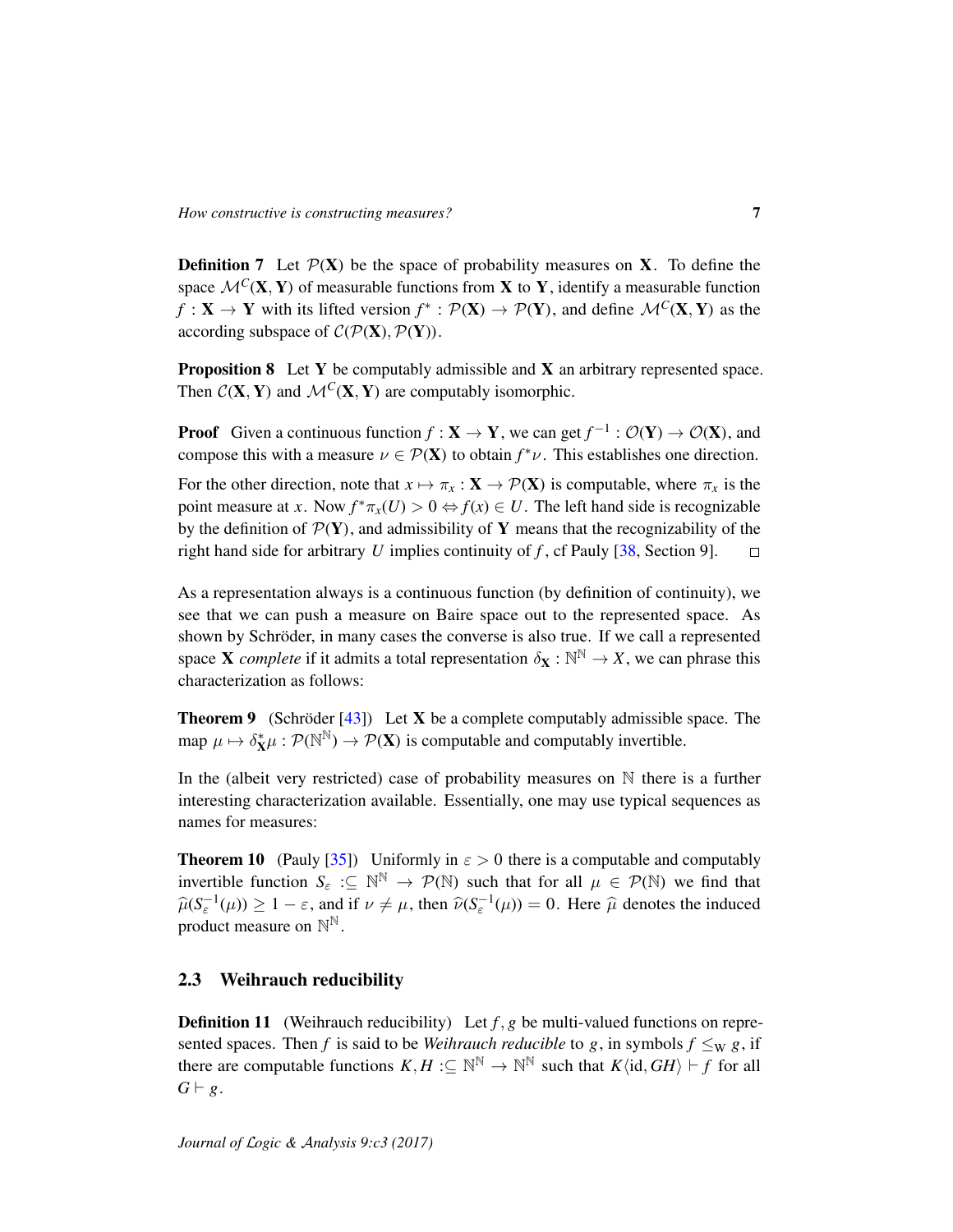The relation  $\leq_W$  is reflexive and transitive. We use  $\equiv_W$  to denote equivalence regarding  $\leq_W$ , and by  $\leq_W$  we denote strict reducibility. By  $\mathfrak W$  we refer to the partially ordered set of equivalence classes. As shown in Pauly [37] and Brattka and Gherardi [6],  $\mathfrak W$ is a distributive lattice, and also the usual product operation on multivalued function induces an operation  $\times$  on  $\mathfrak{W}$ . The algebraic structure on  $\mathfrak{W}$  has been investigated in further detail in Higuchi and Pauly [22] and Brattka and Pauly [12].

We will make use of an operation  $\star$  defined on  $\mathfrak W$  that captures aspects of function decomposition. Following Brattka, Gherardi and Marcone [8] and Brattka, Le Roux and Pauly [10], let  $f \star g := \max_{\leq w} \{f_0 \circ g_0 \mid f \equiv_{W} f_0 \wedge g \equiv_{W} g_0\}$ . We understand that the quantification is running over all suitable functions  $f_0$ ,  $g_0$  with matching types for the function decomposition. It is not obvious that this maximum always exists, this is shown in [12] using an explicit construction for  $f \star g$ . Like function composition,  $\star$  is associative but generally not commutative.

An important source for examples of Weihrauch degrees relevant in order to classify theorems are the closed choice principles studied in, eg, Brattka and Gherardi [5] and Brattka, Le Roux and Pauly [4]:

**Definition 12** Given a represented space **X**, the associated closed choice principle  $C_X$ is the partial multivalued function  $C_X : \subseteq \mathcal{A}(X) \rightrightarrows X$  mapping a non-empty closed set to an arbitrary point in it.

For any perfect computably compact compact computable metric space  $X$  we find that  $C_X \equiv_W C_{[0,1]}$  by [4, Corollary 4.5]. For well-behaved spaces, using closed choice iteratively does not increase its power by [4, Theorem 7.3], in particular  $C_N \star C_N \equiv_W C_N$  and  $C_{[0,1]} \star C_{[0,1]} \equiv_W C_{[0,1]}$ . Likewise, it was shown in [4] that  $C_{\mathbb{R}^n} \equiv_{\mathbf{W}} C_{\mathbb{R}^n} \star C_{\mathbb{R}^n} \equiv_{\mathbf{W}} C_{\mathbb{N}} \times C_{[0,1]} \equiv_{\mathbf{W}} C_{\mathbb{N}} \star C_{[0,1]} \equiv_{\mathbf{W}} C_{[0,1]} \star C_{\mathbb{N}}$  for any  $n > 0$ . Closed choice for [0, 1] and  $\mathbb N$  is incomparable. The degree  $C_{[0,1]}$  is closely linked to WKL in reverse mathematics (discussed in [5]), while  $C_N$  is Weihrauch-complete for functions computable with finitely many mindchanges (cf [4]).

Further variations of closed principle providing a fruitful area of study are obtained by restriction to certain subclasses of the closed sets. In Brattka, Le Roux and Pauly [9, 10] choice for connected closed subsets of  $[0, 1]^k$  was studied (and related to Brouwer's Fixed Point theorem). Convex and finite sets were compared in Le Roux and Pauly [29]. Most related to the present investigation, choice for sets of positive Lebesgue measure was studied in Brattka and Pauly  $[11]$  and Brattka, Gherardi and Hölzl  $[7]$ . This yields a Weihrauch degree  $PC_{[0,1]}$  with  $PC_{[0,1]} <_{W} C_{[0,1]}$  and  $PC_{[0,1]} \vert_W C_N$ . Once more,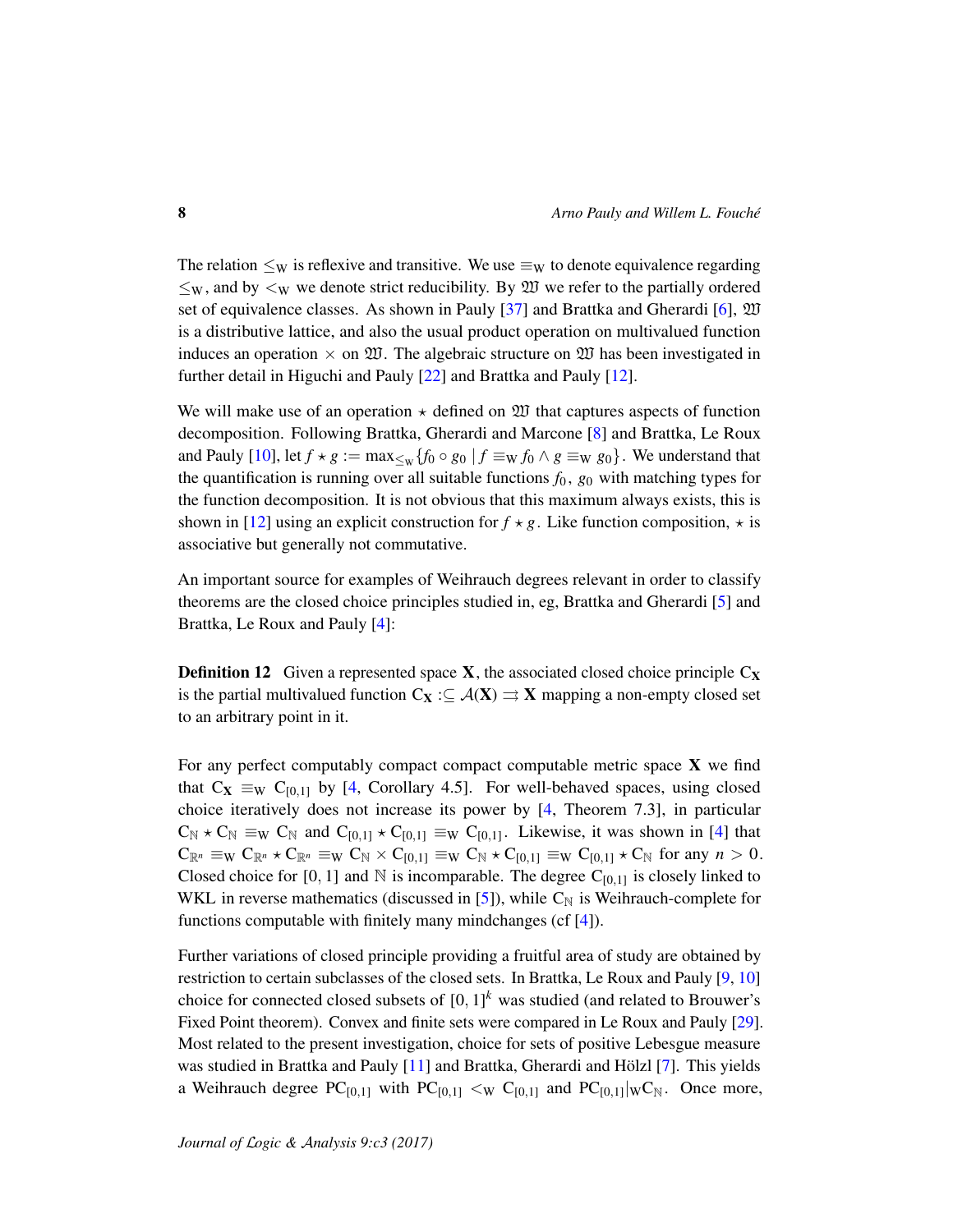replacing [0, 1] with  $\{0, 1\}^{\mathbb{N}}$  does not change the Weihrauch degree by [11, Corollary 19].

Another typical degree is obtained from the limit operator  $\lim : \subseteq \mathbb{N}^{\mathbb{N}} \to \mathbb{N}^{\mathbb{N}}$  defined via  $\lim(p)(n) = \lim_{i \to \infty} p(\langle n, i \rangle)$ . This degree was studied by von Stein [46], Mylatz [32] and Brattka [2, 3], with the latter noting in [3] that it is closely connected to the Borel hierarchy. Hoyrup, Rojas and Weihrauch have shown that lim is equivalent to the Radon-Nikodym derivative in [26]. It also appears in the context of a model of hypercomputation as shown by Ziegler [49, 48], and captures precisely the additional computational power certain solutions to general relativity could provide beyond computability (Hogarth [23]). It is related to the examples above via  $C_N \times C_{[0,1]} <_W \lim \equiv_W \lim \times \lim \times_W \lim \neq \lim$ .

Important further representatives of the degree of lim are found in the following:

**Theorem 13** (v Stein [46]) (id :  $\mathcal{A}(\mathbb{N}) \to \mathcal{V}(\mathbb{N})$ )  $\equiv_W$  (id :  $\mathcal{V}(\mathbb{N}) \to \mathcal{A}(\mathbb{N})$ )  $\equiv_W$  $(id : \mathbb{R}_{<} \to \mathbb{R}) \equiv_{\mathrm{W}} \lim$ 

This can be generalized further. For that, we first need to investigate computable embeddability of  $\mathbb N$  into computable metric spaces. Note that the following result is unusual in the theory of computable metric spaces as it is non-uniform, as opposed to the majority of work, as observed in Rettinger and Weihrauch [40].

**Proposition 14** Let  $X$  be an infinite computable metric space. Then there is an embedding of  $\mathbb N$  into **X** computable relative to the Halting problem. If **X** has only finitely many isolated points, there even is a computable embedding.

**Proof** We begin with observing that every isolated point in a computable metric space  $X = (X, d, (a_n)_{n \in \mathbb{N}})$  occurs as one of the  $a_n$ . Now we distinguish the two cases:

If there are infinitely many isolated points, then in particular infinitely many of the *a<sup>n</sup>* are isolated. Relative to the Halting problem we can decide  $\{(n, k) \in \mathbb{N} \mid \exists i \in \mathbb{N} \mid 0 \leq k \leq n\}$ *d*( $a_n$ ,  $a_i$ ) < 2<sup>−*k*</sup>}, and thus enumerate a list  $(a_{n_j}, k_j)$  such that  $\forall j, i \in \mathbb{N}$  *d*( $a_{n_j}, a_i$ ) <  $2^{-k_j} \Rightarrow a_{n_j} = a_i$  and  $j \neq j' \Rightarrow a_{n_j} \neq a_{n_{j'}}$ . Now  $j \mapsto a_{n_j}$  is a relatively computable injection from  $\mathbb N$  to **X**, and the knowledge of the  $k_j$  allows to compute the inverse.

If there are only finitely many isolated points, we can assume that their identity (as  $a_i$ ) is given (as we are not presenting a uniform argument here). As the space is infinite, the remainder has to be a perfect computable metric space. Moreover, if  $a_i \neq a_j$  are both not isolated points, then  $B(a_j, \frac{d(a_i, a_j)}{2})$  $\frac{2^{(i)}(u)}{2}$  contains a perfect subset again. We can thus iteratively construct an embedding of  $N$  into  $X$  by searching for two distinct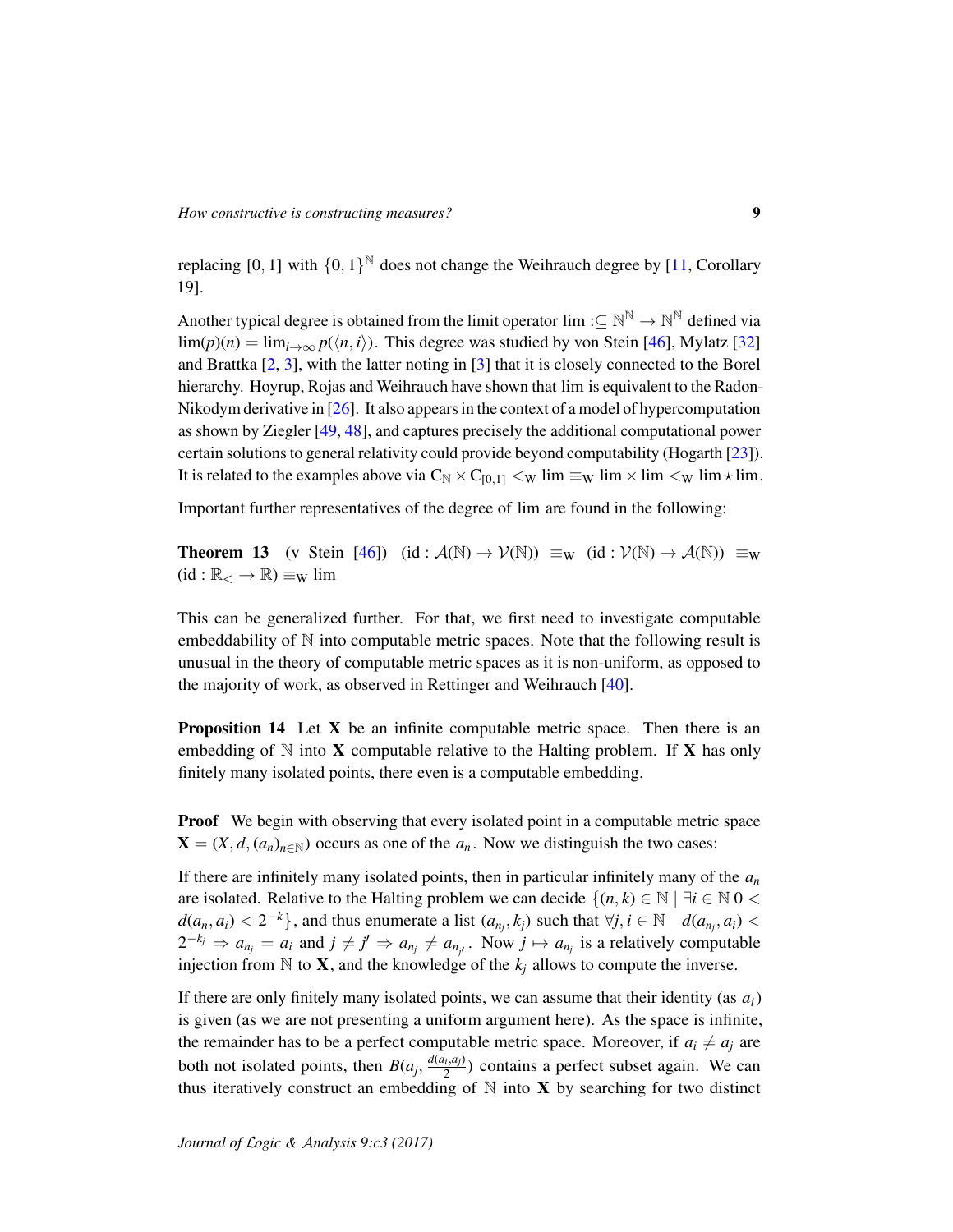non-isolated points, mapping 0 to the first and restricting our future search to a small ball around the second. Then we search for two distinct non-isolated points in that small ball, map 1 to the first and restrict further, and so on.  $\Box$ 

The following example communicated to the authors by an anonymous referee shows that the relativization in the first case of Proposition 14 is not dispensable:

**Example 15** There is an infinite computable Polish space  $X$  such that  $N$  does not computably embed into X.

**Proof** Let  $x \in \{0, 1\}^{\mathbb{N}}$  be a 1-generic computable relative to the Halting problem. By the Shoenfield limit lemma there is a computable sequence  $(x_n)_{n \in \mathbb{N}}$  converging to *x*. Let  $X = \{x\} \cup \{x_n \mid x \in \mathbb{N}\}\$ , and *d* be the restriction of the usual metric on Cantor space. Then  $X = (X, d, (x_n)_{n \in \mathbb{N}})$  is a complete computable metric space.

Let  $\iota : \mathbb{N} \to \mathbf{X}$  be a computable injection. As *x* is not a computable point, *x* cannot be in the range of  $\iota$  (denoted by  $\iota[\mathbb{N}]$ ). Now assume that  $\iota$  had a computable inverse. Then for any  $u(i) = x_n$  there must be some  $k_{x_n} \in \mathbb{N}$  computable from *x<sub>n</sub>* such that  $B(x_n, 2^{-k_{x_n}}) \cap \iota[\mathbb{N}] = \{x_n\}$ . But then we can compute the open set  $U = \bigcup_{i \in \mathbb{N}} B(t(i), 2^{-k_{\iota(i)}})$ . As *x* is the limit point of the *x<sub>n</sub>*, in particular we find that  *has to lie on the boundary of*  $*U*$ *, but this contradicts*  $*x*$  *being a 1-generic. Thus no* computable injection  $\iota : \mathbb{N} \to \mathbf{X}$  can have a computable inverse.  $\Box$ 

**Proposition 16** Let there be a computable embedding of  $\mathbb N$  into a computable metric space X. Then:

$$
\lim \leq_W (id : \mathcal{A}(X) \to \mathcal{V}(X))
$$

**Proof** There being a computable embedding of  $N$  into **X** translates into the existence of a computable sequence  $a \in C(\mathbb{N}, \mathbf{X})$  together with a computable sequence  $r \in \mathbb{N}^{\mathbb{N}}$ such that  $\forall n, m \in \mathbb{N} \ (n \neq m \Rightarrow d(a_n, a_m) > 2^{-r_n}).$ 

We show the reduction (id :  $\mathcal{A}(\mathbb{N}) \to \mathcal{V}(\mathbb{N})$ )  $\leq_W$  (id :  $\mathcal{A}(\mathbf{X}) \to \mathcal{V}(\mathbf{X})$ ) instead. Given some closed set  $A \in \mathcal{A}(\mathbb{N})$ , we construct a closed set  $B \in \mathcal{A}(\mathbf{X})$  as follows: When *n* ∈ N is removed from *A*, we remove  $B(a_n, 2^{-r_n})$  from *B*. By choice of the sequence, we then find that  $n \in A \Leftrightarrow B(x_n, 2^{-r_n}) \cap B \neq \emptyset$ , hence knowing *B* as an overt set implies knowing *A* as an overt set.  $\Box$ 

Corollary 17 Let X be an infinite computable metric space. Then

$$
lim \leq_W (id : \mathcal{A}(X) \to \mathcal{V}(X))
$$

relative to the Halting problem.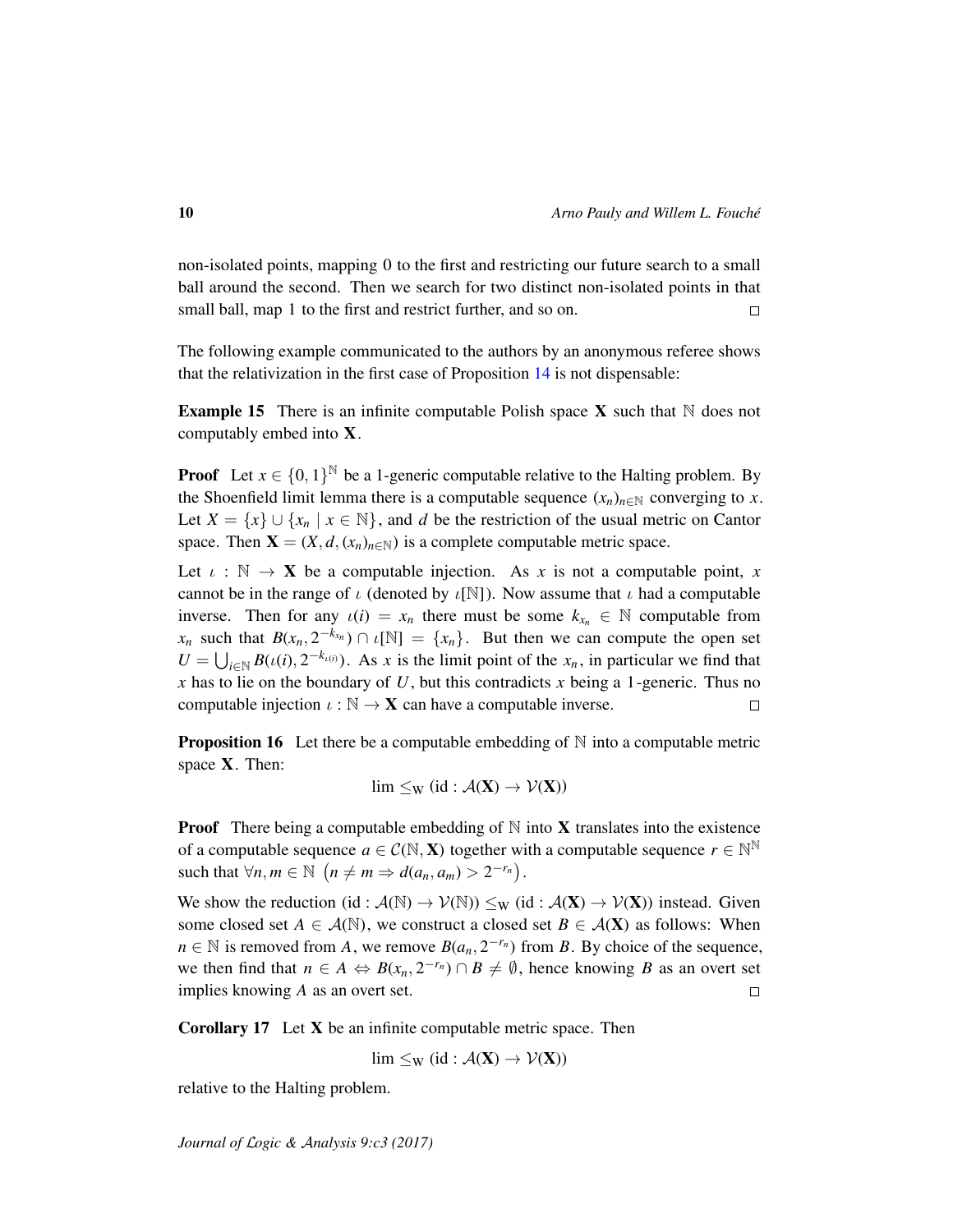Recall that a computable metric space  $X$  is called effectively locally compact if we have a standard basis  $(B_n)_{n \in \mathbb{N}}$  available such that the closures  $\overline{B}_n$  form a computable sequence in  $\mathcal{K}(\mathbf{X})$ . Note that any locally compact computable metric space is effectively locally compact relative to some oracle.

Proposition 18 Let X be an effectively locally compact computable metric space. Then:

$$
(id: \mathcal{A}(\mathbf{X}) \to \mathcal{V}(\mathbf{X})) \leq_W lim
$$

**Proof** Given  $A \in \mathcal{A}(\mathbf{X})$ , we can enumerate all basic open balls  $B_n$  such that  $\overline{B_n} \cap A = \emptyset$ . Using  $(id : \mathcal{A}(\mathbb{N}) \to \mathcal{V}(\mathbb{N})) \equiv_W \lim$ , we can transform such an enumeration to its characteristic function  $\chi \in \{0,1\}^{\mathbb{N}}$  (ie  $\chi_n = 1 \Leftrightarrow \overline{B_n} \cap A = \emptyset$ ).

Now if for some open  $U \in \mathcal{O}(\mathbf{X})$  we have  $U \cap A \neq \emptyset$ , then there is some  $B_n$  with  $\overline{B_n} \subseteq U$  and  $\overline{B_n} \cap A \neq \emptyset$ . Given  $\chi$ , we can effectively search for such a candidate, thus,  $A \in V(X)$  is computable from  $\chi$ .  $\Box$ 

**Corollary 19** Let  $X$  be an infinite locally compact computable metric space. Then relative to some oracle:

$$
(\mathrm{id} : \mathcal{A}(\mathbf{X}) \to \mathcal{V}(\mathbf{X})) \equiv_W \lim
$$

**Proposition 20** Let **X** admit a computable sequence  $(a_n)_{n \in \mathbb{N}}$  such that:

$$
\forall n \in \mathbb{N} \quad a_n \notin \overline{\{a_i \mid i \neq n\}}
$$
  
Then:  

$$
\lim \leq_W (\text{id}: \mathcal{V}(\mathbf{X}) \to \mathcal{A}(\mathbf{X}))
$$

Proof As the (closure of the) image of an overt set under a continuous function is overt, the map  $A \mapsto \overline{\{a_i \mid i \in A\}} : \mathcal{V}(\mathbb{N}) \to \mathcal{V}(\mathbf{X})$  is computable. By assumption on  $(a_n)_{n \in \mathbb{N}}$ , we now find that  $n \notin A \Leftrightarrow a_n \notin \{a_i \mid i \in A\}$ . Thus, we have a reduction:

$$
(id: \mathcal{V}(\mathbb{N}) \to \mathcal{A}(\mathbb{N})) \leq_W (id: \mathcal{V}(\bm{X}) \to \mathcal{A}(\bm{X}))
$$

By v Stein's result (Theorem 13), this is equivalent to our claim.

Proposition 21 Let X be a computable metric space. Then:

$$
(\mathrm{id} : \mathcal{V}(\mathbf{X}) \to \mathcal{A}(\mathbf{X})) \leq_W \lim
$$

**Proof** We use the characterization of  $\mathcal{O}(\mathbf{X})$  via some basis  $U_n$  as provided in Proposition 3. Given  $A \in V(\mathbf{X})$ , we may compute  $L := \{ n \in \mathbb{N} \mid U_n \cap A \neq \emptyset \} \in \mathcal{O}(\mathbb{N}) \equiv V(\mathbb{N})$ . Using (id:  $V(\mathbb{N}) \to \mathcal{A}(\mathbb{N})$ ), we find  $L \in \mathcal{A}(\mathbb{N})$ , or equivalently,  $L^C \in \mathcal{O}(\mathbb{N})$ . Now we may compute  $(\bigcup_{i \in L^C} U_i) \in \mathcal{O}(\mathbf{X})$ , and will find this to be equivalent to  $A \in \mathcal{A}(\mathbf{X})$ .

 $\Box$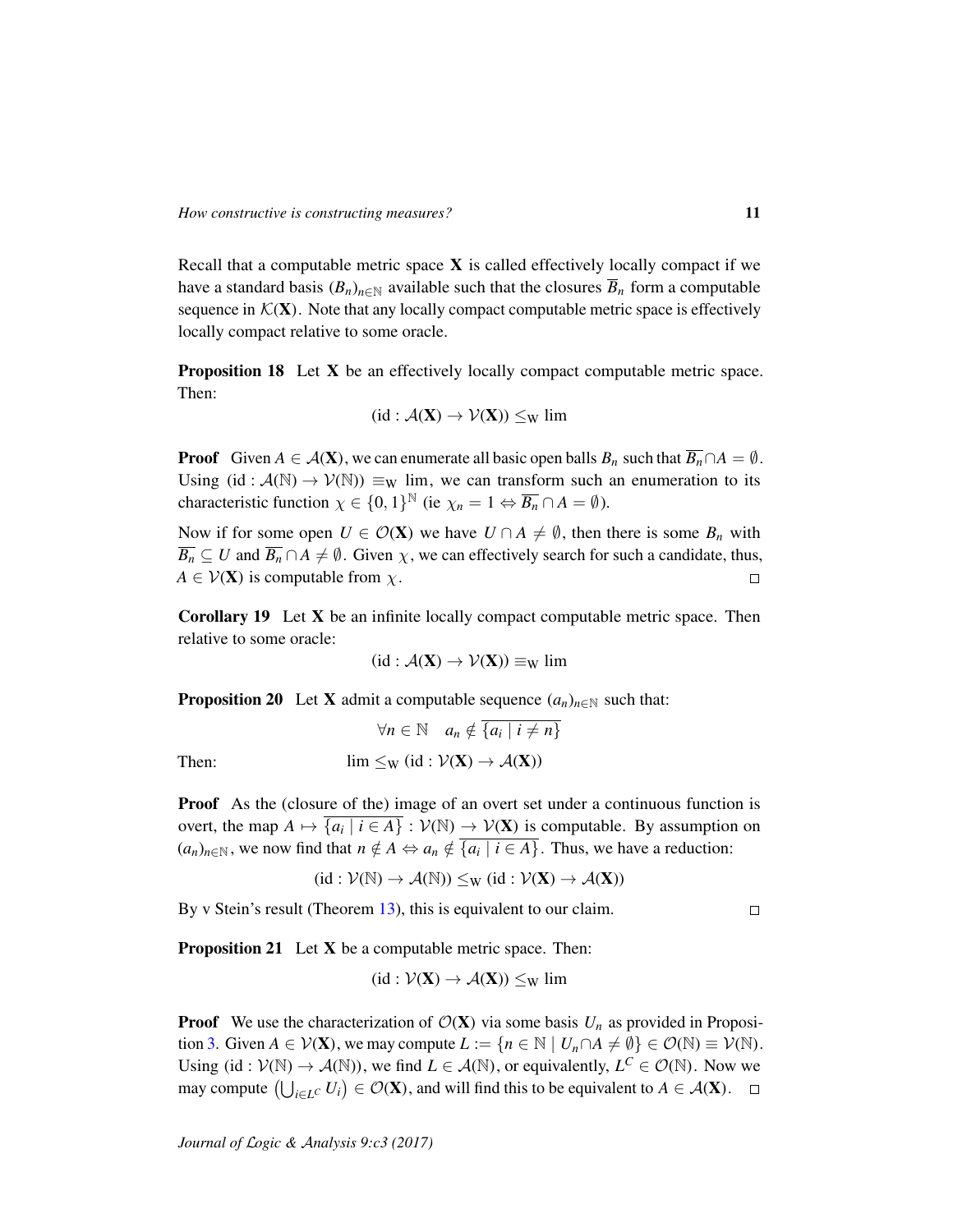Corollary 22 If X is an infinite computable metric space, then

 $\lim \equiv_W (\text{id} : \mathcal{V}(\mathbf{X}) \to \mathcal{A}(\mathbf{X}))$ 

relative to the Halting problem. If  $X$  has only finitely many isolated points, the claim holds true without an oracle.

**Proof** One direction holds always computably by Proposition 21. For the other direction, note that Proposition 14 ensures that we can invoke the (relativization of) Proposition 20.  $\Box$ 

**Corollary 23** (id :  $\mathcal{A}([0, 1]) \rightarrow \mathcal{V}([0, 1]) \equiv_{\mathbf{W}} (\text{id} : \mathcal{V}([0, 1]) \rightarrow \mathcal{A}([0, 1])) \equiv_{\mathbf{W}} \text{lim}$ 

## 2.4 Hausdorff dimension and the Frostman lemma

The Frostman lemma essentially states that having positive Hausdorff dimension is equivalent to admitting a measure that is far from being atomic – and *being far from atomic* is given a quantitative interpretation and exactly tied to the Hausdorff dimension. We introduce the Hausdorff dimension only as a property of closed subsets of  $[0, 1]$ here:

**Definition 24** Given some  $A \in \mathcal{A}([0,1])$ , we define its Hausdorff dimension  $\dim_{\mathcal{H}}(A)$ as:

$$
\dim_{\mathcal{H}}(A) := \inf \{ d \ge 0 \mid \inf \{ \sum_{i \in \mathbb{N}} r_i^d \mid \exists (x_i)_{i \in \mathbb{N}} A \subseteq \bigcup_{i \in \mathbb{N}} B(x_i, r_i) \} = 0 \} = \sup \{ d \ge 0 \mid \lim_{\delta \to 0} C_{A,d,\delta} = \infty \}
$$

where:

$$
C_{A,d,\delta} := \inf \{ \sum_{i \in \mathbb{N}} r_i^d \mid \exists (x_i)_{i \in \mathbb{N}} \quad A \subseteq \bigcup_{i \in \mathbb{N}} B(x_i,r_i) \wedge \forall i \ r_i < \delta \}
$$

We find  $\dim_{\mathcal{H}}(A) \in [0, 1]$  for all  $A \in \mathcal{A}([0, 1])$ ,  $\dim_{\mathcal{H}}(A) = 0$  for any countable A and  $\dim_{\mathcal{H}}(A) = 1$  whenever  $\lambda(A) > 0$  where  $\lambda$  denotes the Lebesgue measure.

**Proposition 25** Given a sequence  $(d_i)_{i \in \mathbb{N}}$  of reals with  $d_i > 2$ , we can compute some  $C \in \mathcal{A}([0, 1])$  with  $\dim_{\mathcal{H}}(C) = \liminf_{n \in \mathbb{N}} \frac{\ln 2}{\ln d_n}$ .

**Proof** This is adapted from a construction provided in Fouché, Mukeru and Davie [17, Page 11]: we define a family  $([a_w, b_w])_{w \in \{0,1\}^*}$  of intervals indexed by  $\{0,1\}^*$  by  $[a_{\varepsilon}, b_{\varepsilon}] = [0, 1], a_{w0} = a_w, b_{w0} = a_w + d_{|w|}^{-1}$  $\binom{-1}{|w|} (b_w - a_w), a_{w1} = a_w + (1 - d_{|w|}^{-1})$  $\frac{(-1)}{|w|}$  $(b_w - a_w)$ ,  $b_{w1} = b_w$ . Then define  $C := \bigcap_{n \in \mathbb{N}} \bigcup_{w \in \{0,1\}^n} [a_w, b_w]$ . It is a standard (but not trivial) calculation to verify that  $\dim_{\mathcal{H}}(C) = \liminf_{n \in \mathbb{N}} \frac{\ln 2}{\ln d_n}$ , see eg Falconer [16].  $\Box$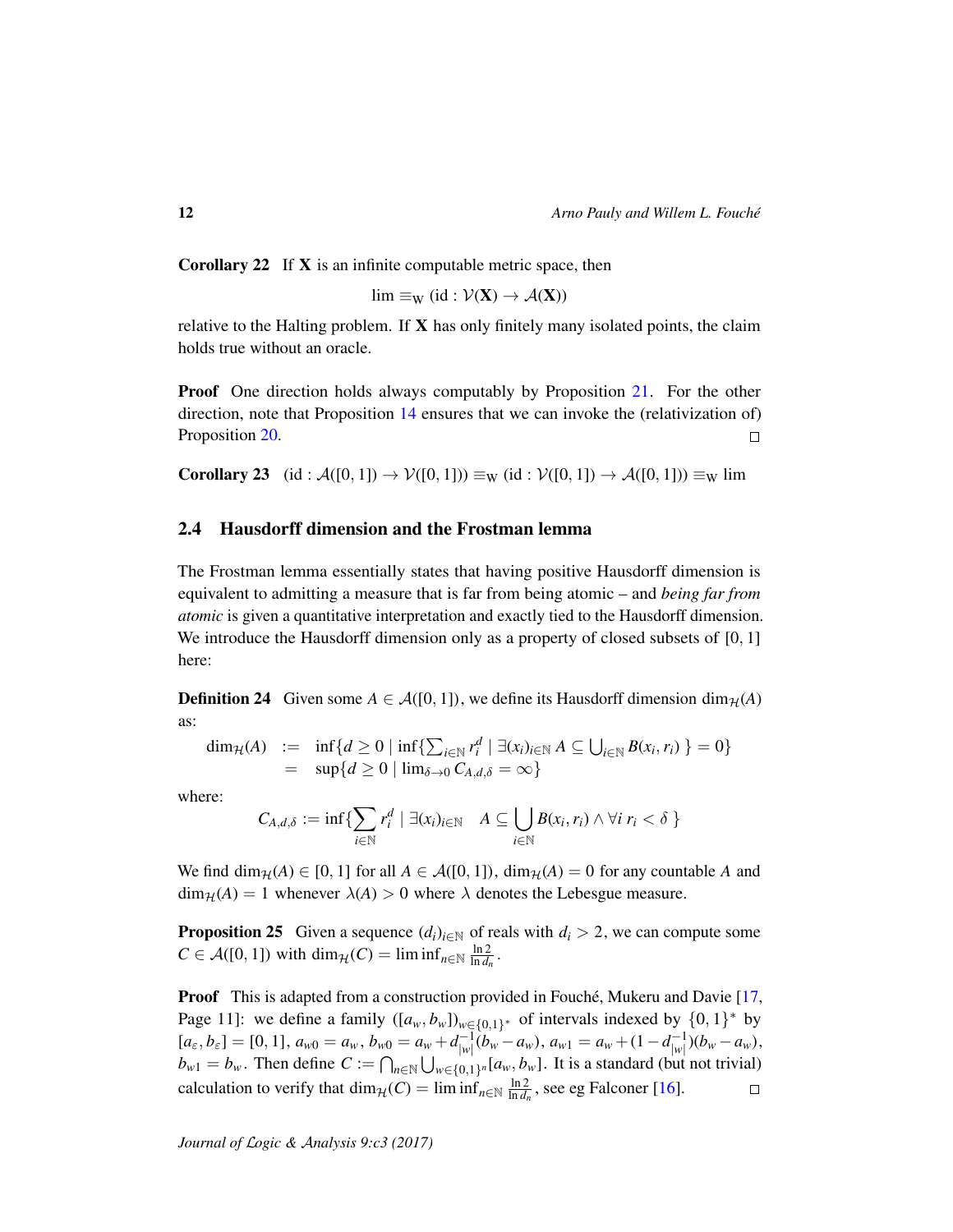**Corollary 26** Given  $x \in [0, 1]$  we can compute some  $A \in \mathcal{A}([0, 1])$  with  $\dim_{\mathcal{H}}(A) =$ *x*.

**Proof** From  $x \in [0, 1]$  we can compute some sequence  $(d_i)_{i \in \mathbb{N}}$  of reals with  $d_i > 2$ and  $\liminf_{n \in \mathbb{N}} \frac{\ln 2}{\ln d_n} = x$ . Now invoke Proposition 25.  $\Box$ 

While having positive Hausdorff dimension (and in particular having Hausdorff dimension 1) is an indicator of a set being large, it is a rather weak indicator as the following shows:

**Theorem 27** (Shmerkin  $[44]^{3}$ ) There is a computable surjection  $\vartheta : [0, 1] \rightarrow [0, 1]$ such that  $\forall x \in [0, 1]$  dim $\mathcal{H}(\vartheta^{-1}(\{x\})) = 1$ .

We can now introduce Frostman measures, and state the Frostman lemma:

**Definition 28** An *s*-Frostman measure (on [0, 1]) is a non-zero Radon measure  $\mu$ such that for any  $x, r \in [0, 1]$  we find  $\mu(B(x, r)) \leq r^s$ .

**Lemma 29** (Frostman  $[18]$ )

 $dim_{\mathcal{H}}(A) = \text{sup}$ *s*∈[0,1]  $\{\exists \mu \mid \text{supp}(\mu) \subseteq A \land \mu \text{ is an } s\text{-Frostman measure}\}$ 

We will in particular investigate the Weihrauch degree of the following maps:

**Definition 30** Let Frost : $\subseteq A([0,1]) \times [0,1] \implies M([0,1])$  be defined via  $\mu \in$ Frost(*A*, *s*) iff  $\mu$  is an *s*-Frostman measure with supp( $\mu$ )  $\subseteq$  *A*. Let StrictFrost : $\subseteq$  $\mathcal{A}([0,1]) \times [0,1] \implies \mathcal{M}([0,1])$  be defined via  $\mu \in \text{StrictFrost}(A,s)$  iff  $\mu$  is an *s*-Frostman measure with  $supp(\mu) = A$ .

## 3 Measures and support

We shall begin by investigating how a measure and its support are related. We show that the support is fundamentally an overt set, rather than a closed set; and that both obtaining the support of a given measure as a closed set, and constructing a measure with support as a given closed set are equivalent to the lim-operator. The measures constructed here will generally fail to be non-atomic.

<sup>&</sup>lt;sup>3</sup>While the statement there is only about a continuous surjection, it is obvious that the constructed map is even computable.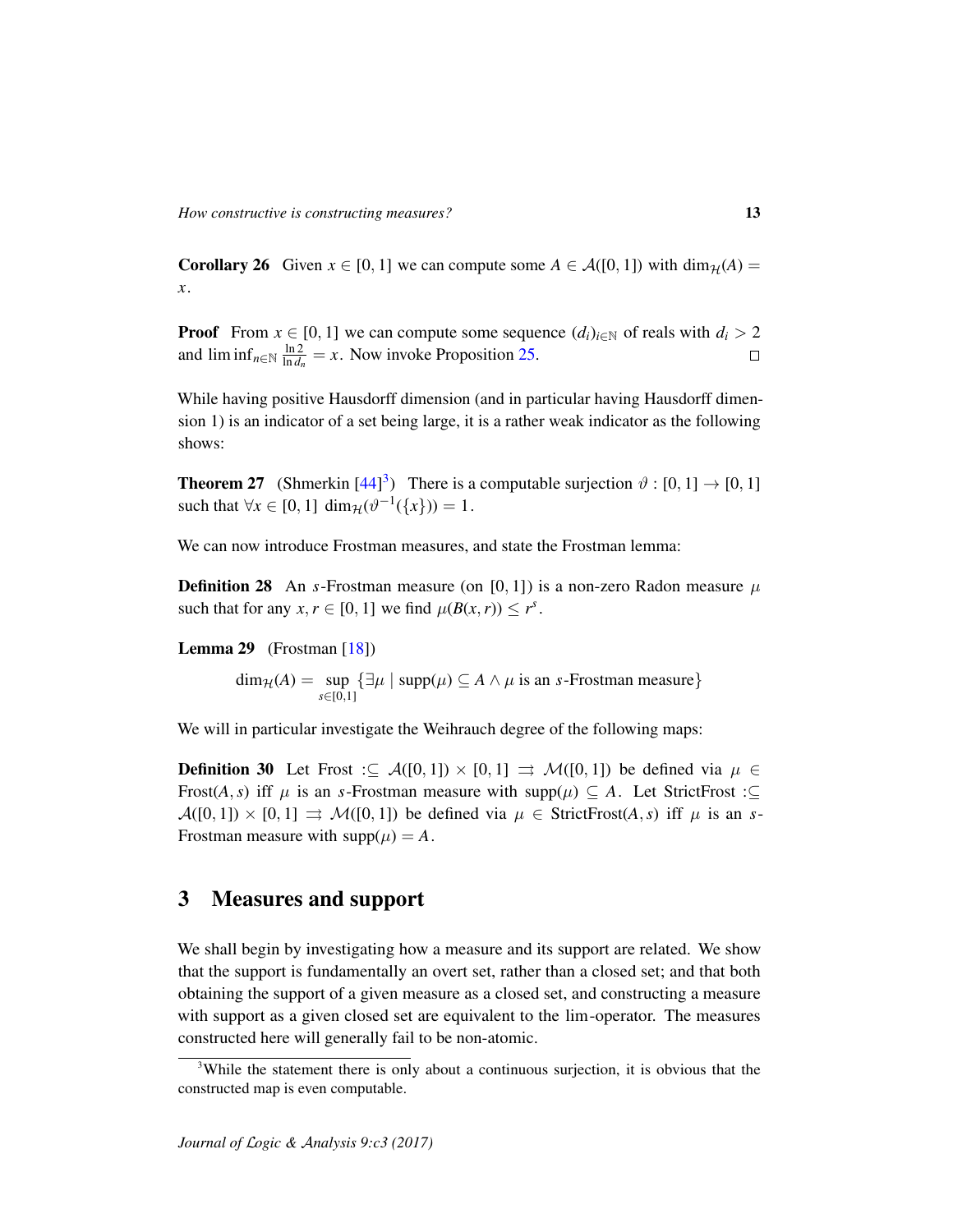**Theorem 31** supp :  $\mathcal{M}(\mathbf{X}) \to \mathcal{V}(\mathbf{X})$  is computable. If **X** is a computable Polish space, it has a computable multivalued inverse.

**Proof** Note that an open set *U* intersects supp( $\mu$ ) iff  $\mu(U) > 0$ . It is easy to see that  $\chi_{>0} : \mathbb{R} \to \mathbb{S}$  is computable. Taking into consideration the definitions of M and V, we see that every realizer of  $\mu \mapsto (U \mapsto \chi_{>0}(\mu(U)))$  is a realizer of supp; and since the former has a computable realizer, so has the latter.

For the reverse direction<sup>4</sup> we use Proposition 4 to express the given overt set as the closure of a sequence  $(x_i)_{i \in \mathbb{N}}$ . Now we can compute a sum of point measures via  $\mu(U) = \sum_{\{i \in \mathbb{N} | x_i \in U\}} 2^{-i}$ . Clearly supp $(\mu) = \overline{\{x_i \mid i \in \mathbb{N}\}}$ . While the given overt set could be empty this is unproblematic: Simply start outputting the zero measure, until the input set has been observed to be non-empty, then switch to the measure as constructed above.  $\Box$ 

Corollary 32 Let X be a computable Polish space. Given a non-zero measure  $\mu \in \mathcal{M}(\mathbf{X})$ , we can compute a point  $x \in \text{supp}(\mu)$ .

**Proof** Combine Corollary 5 with Theorem 31.

**Corollary 33** Consider supp $_{\mathbf{X}}^{\mathcal{A}}$ :  $\mathcal{M}(\mathbf{X}) \to \mathcal{A}(\mathbf{X})$  and  $(\text{supp}_{\mathbf{X}}^{\mathcal{A}})^{-1}$ :  $\mathcal{A}(\mathbf{X}) \rightrightarrows \mathcal{M}(\mathbf{X})$ for an infinite effectively locally compact computable Polish space  $X$ . Then

$$
\text{supp}^{\mathcal{A}}_{\mathbf{X}} \equiv_{W} \left(\text{supp}^{\mathcal{A}}_{\mathbf{X}}\right)^{-1} \equiv_{W} \text{lim}
$$

relative to the Halting problem. If **X** admits a computable embedding of  $\mathbb{N}$ , in particular, if  $X$  is perfect, the claim is true without an oracle.

**Proof** Using Theorem 31 we find

$$
\text{supp}^\mathcal{A}_X \equiv_W (\text{id} : \mathcal{V}(X) \to \mathcal{A}(X)) \quad \wedge \quad \left(\text{supp}^\mathcal{A}_X\right)^{-1} \equiv_W (\text{id} : \mathcal{A}(X) \to \mathcal{V}(X))
$$

By Corollary 22 the former map is equivalent to lim relative to the Halting problem. As X is effectively locally compact, the Halting problem suffices as oracle in Corollary 19, which then gives the equivalence to lim of (id :  $A(X) \rightarrow V(X)$ ). As the Halting problem is only used to ensure existence of a relatively computable embedding of N through Proposition 14, with the extra assumption, everything holds computably.  $\Box$ 

$$
\Box
$$

<sup>4</sup>This part of the proof was greatly simplified based on suggestions by an anonymous referee.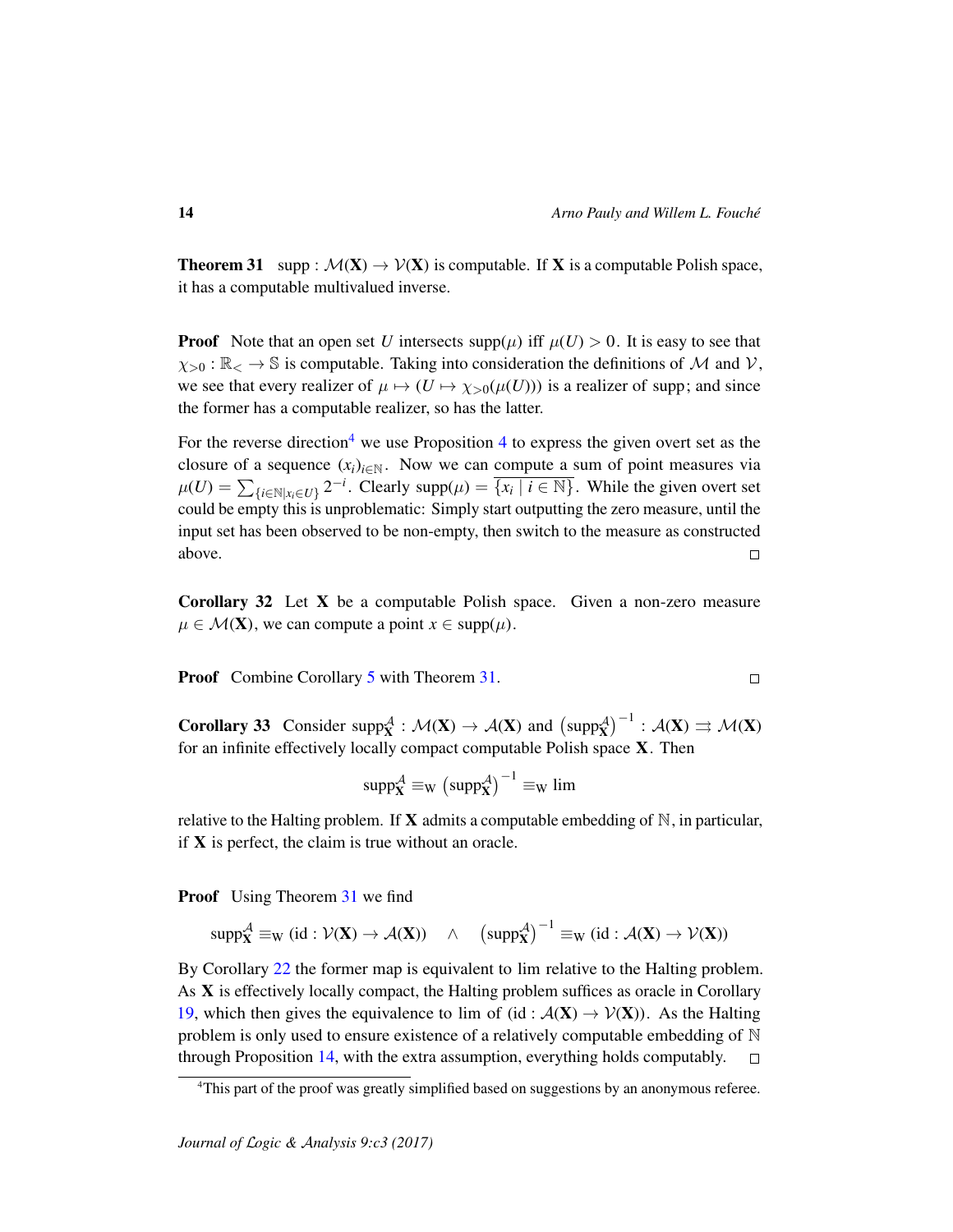If we just demand that the (non-zero) measure to be constructed is supported by the given (non-empty) closed set (ie  $\text{supp}(\mu) \subseteq A$  rather than  $\text{supp}(\mu) = A$ ), the resulting operator ConstructMeasure $\mathbf{x} : \subseteq \mathcal{A}(\mathbf{X}) \implies \mathcal{M}(\mathbf{X})$  is strictly simpler for many spaces:

**Theorem 34** Let **X** be a computable Polish space. Then ConstructMeasure $\mathbf{x} \equiv_{\mathbf{W}} \mathbf{C}_{\mathbf{X}}$ .

**Proof** For ConstructMeasure<sub>X</sub>  $\leq_W C_X$ , use  $C_X$  to pick a point *x* in *A*, and then compute the point measure  $\mu_x$ , which is non-zero and satisfies supp $(\mu_x) = \{x\} \subseteq A$ .

For the other direction, we need to show that given a non-zero measure  $\mu$  supported by *A* we can compute some point  $x \in A$ . We do this by searching for a basic open ball  $B(x_1, 2^{-1})$  with  $\mu(B(x_1, 2^{-1})) > 0$ , which we will find eventually. Then we search for some  $x_2 \in B(x_1, 2^{-1})$  such that  $\mu(B(x_2, 2^{-2})) > 0$ , which also will eventually be detected. We continue to produce a fast Cauchy sequence, of which we can compute the limit *x*. Now  $x \in A$  is easy to see.  $\Box$ 

**Corollary 35** ConstructMeasure<sub>[0,1]</sub>  $\lt_W$   $\left(\text{supp}^A_{[0,1]}\right)^{-1}$ 

**Proof** We use Corollary 33, Theorem 34 and  $C_{[0,1]} < W$  lim (eg from Brattka and Gherardi [6, Theorem 7.13]).  $\Box$ 

## 4 Non-atomic measures

The picture painted in Section 3 of the constructivity (or lack thereof) of constructing measures crucially depends on the option of resulting measures having atoms, ie single points carrying positive measure. In the present section we first introduce the notion of flows on infinite trees as a technical tool (which could be of some interest in its own right). We then proceed to investigate the role of overtness, which drastically differs from the results above. Considering some Weihrauch degrees related to Hausdorff dimension then leads up to the Frostman lemma.

#### 4.1 Non-atomic measures on [0, 1] and flows

We consider assignments of non-negative real numbers to the edges of a full infinite binary tree, ie the space  $(\mathbb{R}^+_0)$  $_{0}^{+})^{\{0,1\}^{*}}$ . Here  $\mathbb{R}_{0}^{+}$  $\frac{1}{0}$  is just the subspace of R containing the non-negative numbers. Such an assignment *f* is called a *flow* if  $\forall v \in \{0, 1\}^* f(v) =$  $f(v0) + f(v1)$ . We extend  $\leq$  to  $(\mathbb{R}^+_0)$  $\binom{+}{0}$  {0,1}<sup>\*</sup> in a point-wise fashion, and let  $\varepsilon \in \{0, 1\}^*$ denote the empty word.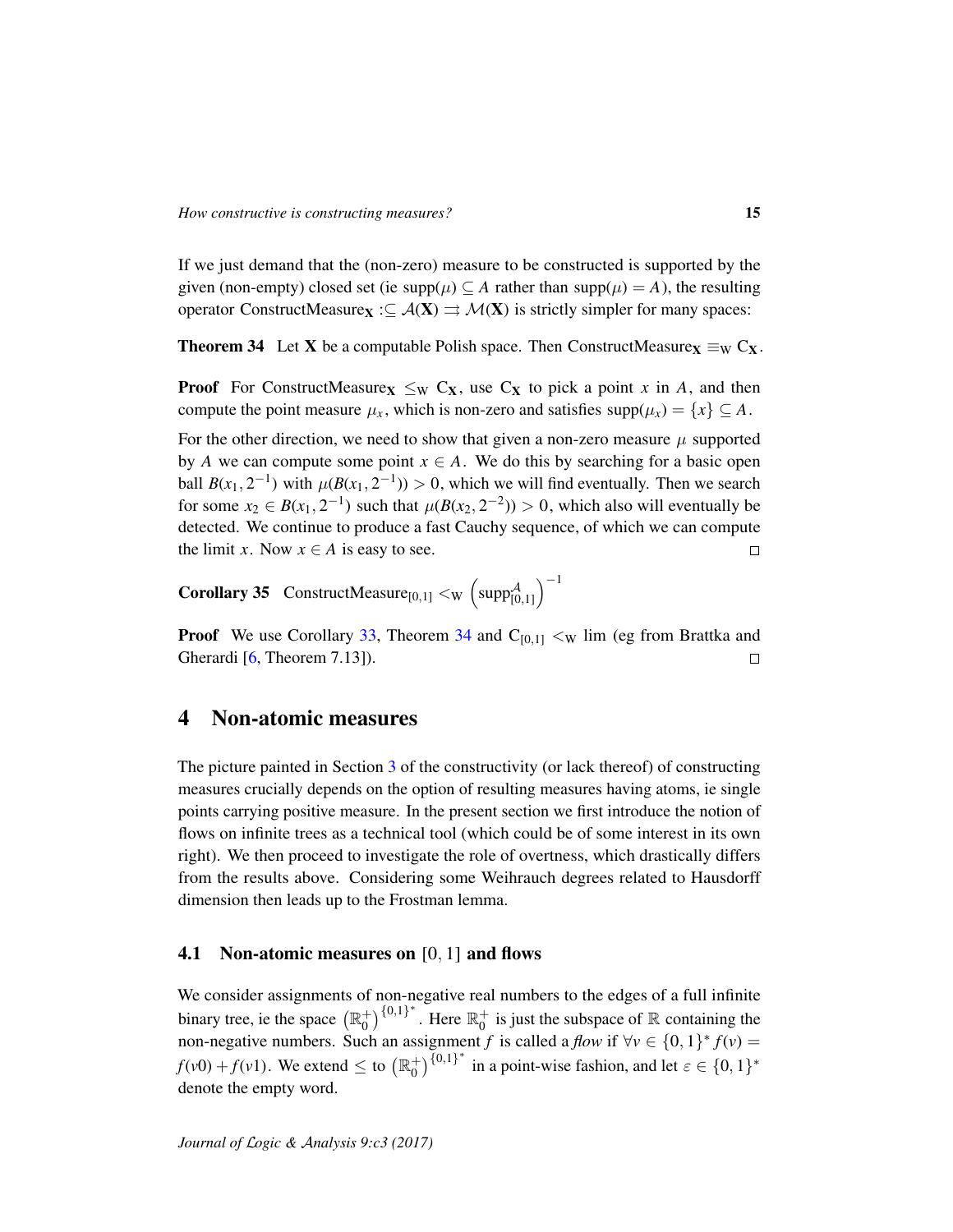**Definition 36** The multivalued map MaxFlow :  $(\mathbb{R}^+_{0})$  $\binom{+}{0}^{\{0,1\}^*} \rightrightarrows \left(\mathbb{R}^+_0\right)$  $_{0}^{+})^{\{0,1\}^{*}}$  is defined via  $g \in \text{MaxFlow}(f)$  iff  $g \leq f$ ,  $g$  is a flow and  $g(\varepsilon)$  is maximal under these conditions.

**Theorem 37** MaxFlow  $\equiv_W$  lim

**Proof** To show  $\lim \leq_W \text{MaxFlow}$ , we prove  $\text{id}_{\mathbb{R}_> \mathbb{R}}|_{\{x \in \mathbb{R}_> |x \geq 0\}} \leq_W \text{MaxFlow instead.}$ Let the input to  $id_{\mathbb{R}_{>},\mathbb{R}}|_{\{x\in\mathbb{R}_{>}\mid x\geq 0\}}$  be the decreasing sequence  $(q_i)_{i\in\mathbb{N}}$  of non-negative rationals. Now we construct an assignment via  $f(1^n) = q_n$  and  $f(v) = 0$  for  $v \neq 1^{|v|}$ . Now if  $g \in \text{MaxFlow}(f)$ , then  $g(\varepsilon) = \inf_{i \in \mathbb{N}} q_i = \lim_{i \to \infty} q_i$ .

For the other direction, we inductively define a decreasing sequence of real numbers for each edge of the tree by setting  $a_0^v = f(v)$  and  $a_{n+1}^v = \min\{a_n^v, a_n^{v0} + a_n^{v1}\}\.$  Then  $(v \mapsto \lim_{i \to \infty} a_i^v) \in \text{MaxFlow}(f)$ , so using lim countably many times in parallel suffices to find a valid max flow. As stated above, this is equivalent to using lim just once.  $\Box$ 

**Definition 38** The multivalued map NonZeroFlow : $\subseteq (\mathbb{R}_0^+)$  $\binom{+}{0}^{\{0,1\}^*} \rightrightarrows \left(\mathbb{R}^+_0\right)$  $_{0}^{+})^{\{0,1\}^{*}}$  is defined via  $g \in \text{NonZeroFlow}(f)$  iff  $g \le f$ ,  $g$  is a flow and  $g(\varepsilon) > 0$ .

**Theorem 39** NonZeroFlow  $\equiv_W C_N \times C_{\{0,1\}^N}$ .

**Proof** To see that NonZeroFlow  $\leq_W C_N \times C_{\{0,1\}^N}$  we use a non-deterministic algorithm following [4]. We guess some number  $k \in \mathbb{N}$  together with an assignment  $g: \{0,1\}^* \to [0,1]$  where  $g(\varepsilon) = 2^{-k}$  (note that *g* is an element of a computably compact computable metric space). If *g* is not a flow with  $g \leq f$  where *f* is the input to NonZeroFlow, we will detect this eventually.

For the other direction, we may prove WKL  $\times$  UpperBound  $\leq_W$  NonZeroFlow instead. Here WKL is the problem to find an infinite path through a given infinite binary tree *T*, and is equivalent to  $C_{\{0,1\}^{\mathbb{N}}}$  for trivial reasons, cf Gherardi and Marcone [19]. The problem UpperBound is given a monotone and bounded sequence of natural numbers  $(n_i)_{i \in \mathbb{N}}$ , the goal is to find some upper bound; see eg Pauly, Davie and Fouché [39, Lemma] 3]. Let  $\lambda_n^T := |\{v \in T \mid |v| = n\}| - 1$ . We define an assignment  $f: \{0, 1\}^* \to [0, 1]$ via  $f(v) = 2^{-n|v| - \lambda_{|v|}^T}$  if  $v \in T$  and  $f(v) = 0$  otherwise. Any non-zero flow *g* smaller than  $f$  then computes both an infinite path through  $T$  (just go down some path carrying positive flow) and an upper bound for  $(n_i)_{i \in \mathbb{N}}$  (in form of *N* s.t.  $g(\varepsilon) > 2^{-N}$ ).  $\Box$ 

Say that a flow *f* is *concentrated* iff for all  $v \in \{0,1\}^*$  either  $f(v) \ge 2^{-2|v|-1}$  or  $f(v) = 0$ . Let the multivalued map ConcentrateFlow map a non-zero flow f to any non-zero concentrated flow *g* with  $f(\varepsilon)g \leq f$ .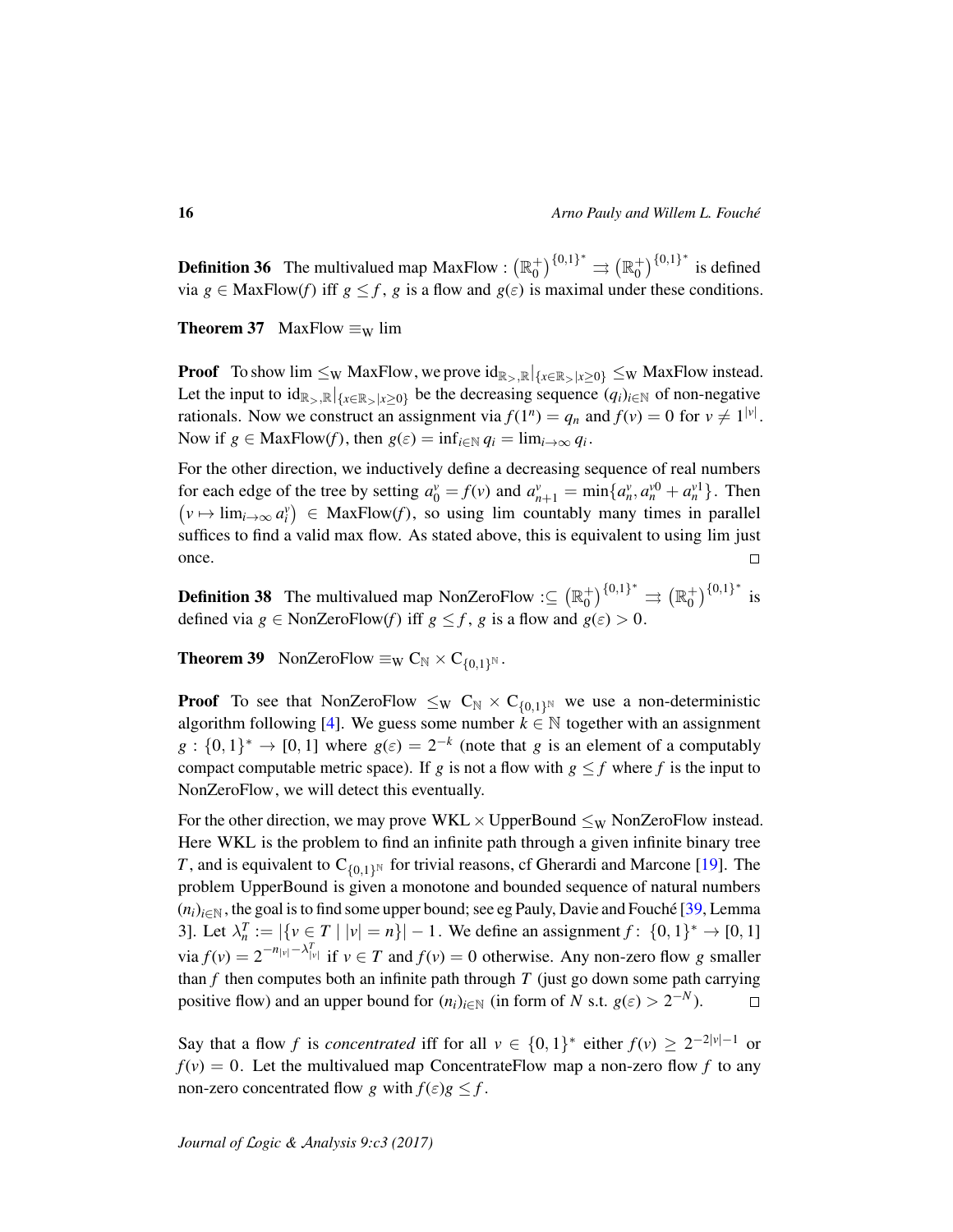Proposition 40 ConcentrateFlow is computable.

**Proof** We may normalize the input flow to  $f(\varepsilon) = 1$ . We define *g* iteratively, starting with  $g(\varepsilon) = \frac{1}{2}$  $\frac{1}{2}$ . We want to ensure the invariant  $g(v) > 0 \Rightarrow (g(v) + 2^{-2|v|-1} \le f(v))$   $\wedge$  $(2^{-2|\nu|-1} \leq g(\nu))$  throughout the process; any flow constructed this way clearly is a valid answer. The invariant holds at the initial step.

For the continuation step, we can computably select a true case among the following:

- $f(v0) \leq 3 \cdot 2^{-2|v|-3}$  We set  $g(v0) = 0$  and  $g(v1) = g(v)$ . The invariant is trivially satisfied for *v*0. For *v*1, we need to check that  $g(v1) + 2^{-2|v1|-1} \le f(v1)$ . The case we are in gives us  $f(v1) \ge f(v) - 3 \cdot 2^{-2|v|-3}$ , thus it suffices to argue that  $g(v) + 2^{-2|v|-3} \le f(v) - 3 \cdot 2^{-2|v|-3}$  given  $g(v) + 2^{-2|v|-1} \le f(v)$ . This just follows from  $2^{-2|\nu|-3} + 3 \cdot 2^{-2|\nu|-3} = 2^{-2|\nu|-1}$ .
- $f(v_1) \leq 3 \cdot 2^{-2|v|-3}$  We set  $g(v_0) = g(v)$  and  $g(v_1) = 0$ . The invariant is preserved just as in the case  $f(v0) \le 3 \cdot 2^{-2|v|-3}$ .

 $f(v0) \ge 2^{-2|v|-2}$  ∧ $f(v1) \ge 2^{-2|v|-2}$  Here we set

$$
(v0) = \min\{f(v0) - 2^{-2|v|-3}, g(v) - 2^{-2|v|-3}\}
$$

and  $g(v1) = g(v) - g(v0)$ . The first part of the invariant is satisfied for *g*(*v*0) by construction. We find  $g(v1) + 2^{-2|v1|-1} = g(v) - g(v0) + 2^{-2|v|-3}$ , and need to show that this expression is bounded by  $f(v1)$  from above. If  $g(v0) = g(v) - 2^{-2|v|-3}$ , then this follows from  $2^{-2|v|-2} \le f(v1)$  by the assumption of the case. If  $g(v0) = f(v0) - 2^{-2|v|-3}$ , then the desired inequality is equivalent to  $g(v) + 2^{-2|v|-2} \le f(v0) + f(v1) = f(v)$ , and thus follows from the invariant for *v*.

By assumption  $2^{-2|\nu|-1} \le g(\nu)$ , thus  $2^{-2|\nu 0|-1} \le g(\nu) - 3 \cdot 2^{-2|\nu|-3} \le g(\nu 0)$ . Also,  $g(v1) = g(v) - g(v0) \ge 2^{-2|v|-3}$ , thus the second part of the invariant is satisfied for both values.

Call a flow *f non-atomic* if  $\lim_{n\to\infty} f(p_{\leq n}) = 0$  for any  $p \in \{0,1\}^{\mathbb{N}}$ . The reason for our interest in flows is a connection between non-atomic flows and non-atomic measures on [0, 1]. Given  $v \in \{0, 1\}^*$ , let  $\mathfrak{D}_v$  be the associated closed dyadic interval. If  $\mu$ is a non-atomic measure on [0, 1] with known value  $\mu([0, 1])$ , then  $f_{\mu}(v) := \mu(\mathfrak{D}_{\nu}^{\circ})$ defines a non-atomic flow. Conversely, any non-atomic flow *f* induces a non-atomic measure  $\mu_f$  as follows: Given some open set *U*, we can enumerate all *v* with  $\mathfrak{D}_v \subseteq U$ . By skipping entries as required, we can turn this enumeration into a prefix-free list  $(v_i^U)_{i \in \mathbb{N}}$ . We find that  $U \setminus (\bigcup_{i \in \mathbb{N}} \mathfrak{D}_{v_i^U})$  contains only dyadic rationals. We can define  $\mu_f(U) = \sum_{i \in \mathbb{N}} f(v_i^U).$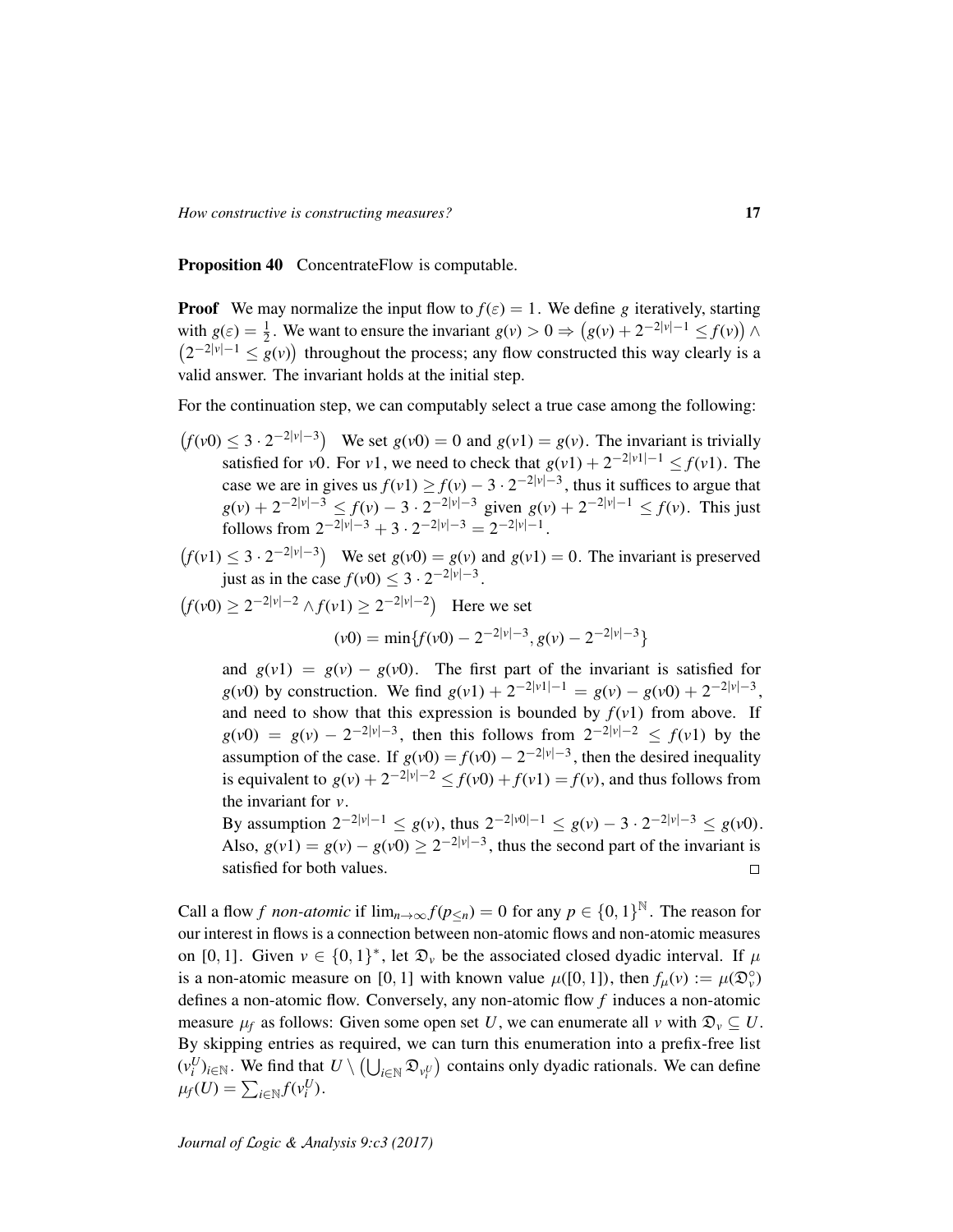### 4.2 Overtness and non-atomic measures

It is clear that isolated points cannot be part of the support of a non-atomic measure. Thus, when constructing measures supported by given sets, we either need to consider only perfect sets, or be satisfied if the support is included in the set, rather than demanding equality. In the latter situation, overtness becomes useless as demonstrated next:

Given some closed set *A*, let *A*<sup>\*</sup> be the largest perfect set contained in *A*. Alternatively, let  $A^*$  be the set resulting from *A* after removing the isolated points  $\alpha$  times for some countable ordinal  $\alpha$ , after which no isolated points remain.

**Definition 41** Define PerfectCore :  $\mathcal{A}(\mathbb{R}) \rightrightarrows \mathcal{A}(\mathbb{R}) \wedge \mathcal{V}(\mathbb{R})$  by  $B \in \text{PerfectCore}(A)$  if  $B \supseteq A$  and  $B^* = A^*$ .

Proposition 42 PerfectCore is computable.

Proof We shall consider only dyadic intervals as basic open intervals, ie intervals of the form  $I_{m,n,k} := (\frac{n}{2^n})$  $\frac{n}{2^m}, \frac{n+k}{2^m}$  $\frac{p+ k}{2^m}$ ) for *n* ∈  $\mathbb{Z}$ , *k*, *m* ∈  $\mathbb{N}$ , *k* <  $2^m$ . Note that the restriction on *k* implies that there are locally only finitely many large intervals (for any fixed notion of large). We can assume that the input set *A* is given via an enumeration  $(n_i)_{i \in \mathbb{N}}$  denoting its complement via  $A^C = \bigcup_{i \in \mathbb{N}} I_{n_i}$ . Let  $U_t := \bigcup_{i=0}^t I_{n_i}$ . Note that relative to  $(n_i)_{i \in \mathbb{N}}$ , it is decidable whether or not  $I_s \subseteq U_t$  for  $s, t \in \mathbb{N}$ .

Our goal is to decide for each basic open interval whether it intersects the constructed output *B*. The enumeration of all basic open intervals intersecting *B* constitutes a name for  $B \in \mathcal{V}(\mathbb{R})$ , and the enumeration of all basic open intervals not intersecting *B* constitutes a name for  $B \in \mathcal{A}(\mathbb{R})$ .

We maintain as auxiliary structures a set *X* of rational numbers and a set *M* of basic open intervals. We only add points to *X*, but never remove them, while intervals may be added to or removed from *M*. At any stage of the construction, both *X* and *M* will be finite (this ensures that testing conditions for all elements of *X* or *M* respectively is unproblematic), and both are initially empty. We let  $B_t^C$  be the union of all those  $I_s$  for which have decided that  $I_s \cap B = \emptyset$  at a step prior to *t*.

In order to make our decision on  $I_t$ , we go through the following steps, and use the first applicable one:

- (1) If  $I_t \subseteq B_t^C$ , then  $I_t \cap B = \emptyset$ .
- (2) If  $X \cap I_t \neq \emptyset$ , then  $I_t \cap B \neq \emptyset$ .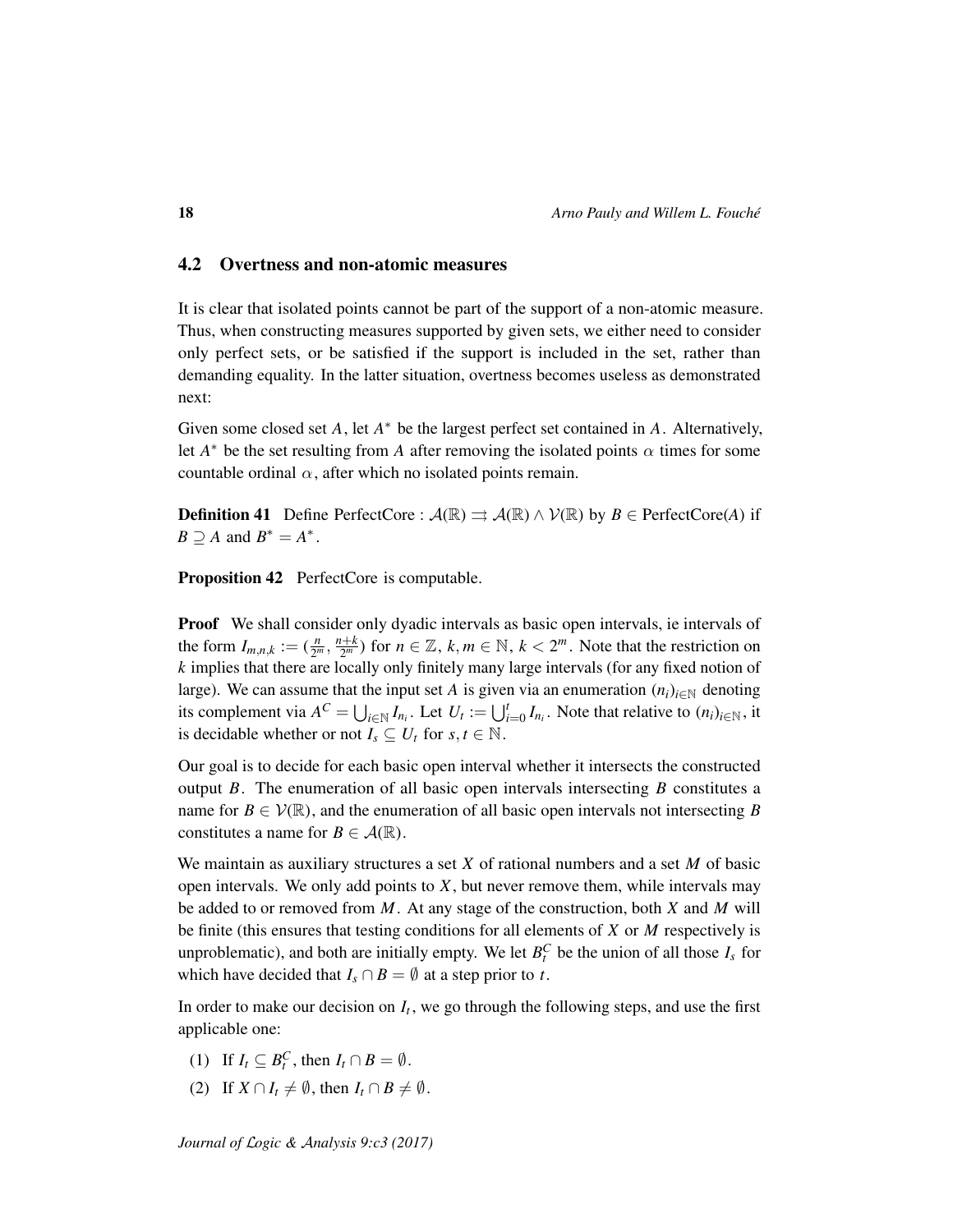- (3) If  $I_t \subseteq U_t$  and there is some  $I_s \in M$  with  $I_t \cap I_s \cap B_t \neq \emptyset$ , then we pick some dyadic rational  $x \in I_t \cap I_s \cap B_t$ . We add x to X, remove  $I_s$  from M and we decide that  $I_t \cap B \neq \emptyset$ . Let  $I_{t_1}$  and  $I_{t_2}$  be the two connectedness components of  $I_t \setminus \{x\}$ . We decide that  $I_{t_1} \cap B = \emptyset$  and  $I_{t_2} \cap B = \emptyset$ . (If there are multiple applicable  $I_s$  in  $M$ , we pick points in each of them, decide that the finitely dyadic intervals the removal of these points splits  $I_t$  into do not intersect  $B$ , and remove all applicable  $I_s$  from  $M$ .)
- (4) If  $I_t \subseteq U_t$ , then we decide that  $I_t \cap B = \emptyset$ .
- (5) Otherwise, we add  $I_t$  to *M* and decide that  $I_t \cap B \neq \emptyset$ .

In order to show that this algorithm correctly solves PerfectCore, we will argue that *A* ∪ *X* (where *X* here refers to the final state, ie the set of all points ever added to *X*) is a closed set, that the algorithm produces a  $\mathcal{A}(\mathbb{R}) \wedge \mathcal{V}(\mathbb{R})$ -name of  $B = A \cup X$ , and that all points of *X* are isolated in  $A \cup X$ , hence  $A \cup X \in \text{PerfectCore}(A)$ .

**Claim**: All points in *X* are isolated in  $A \cup X$ .

A point  $x \in X$  must have been added to *X* in Step (3), and is contained in some  $I_t \subseteq U_t$ . As  $\bigcup_{t \in \mathbb{N}} U_t = A^C$ , we know that  $I_t \cap A = \emptyset$ , thus *x* cannot be an accumulation point of *A*. Moreover, for Step (3) to have been reached, the interval  $I_t$  cannot contain any points from *X* added prior to *x*. As we decide that  $I_{t_1} \cap B = I_{t_2} \cap B = \emptyset$ , we find that  $I_{t_1} \cup I_{t_2} \subseteq B_s^C$  for any  $s > t$ . If some point *y* gets added to *X* at stage  $s > t$ , this prevents that  $y \in I_{t_1} \cup I_{t_2}$ , hence *x* is even isolated in  $A \cup X$ .

**Claim:**  $A \cup X$  is a closed set.

As *A* is closed and *X* contains only isolated points, we will argue that all accumulation points of *X* are in *A*. For this, it suffices to show that if  $I_s$  is some basic interval with  $\overline{I}_s \cap A = \emptyset$ , then  $I_s \cap X$  is finite. Since  $\overline{I}_s \cap A = \emptyset$ , by compactness there is some sufficiently large *t* such that  $\overline{I}_s \subseteq U_t$ . At time *t*, only finitely many points have been added to *X*, and finitely many intervals are in *M* (and subsequently can cause addition of points to *X*). Further points can be added to *X* only if an interval containing them are added to *M*. But there are only finitely many basic dyadic intervals that intersect  $I_s$ yet are not contained in *U<sup>t</sup>* . Those that are contained in *U<sup>t</sup>* cannot be added to *M* after step *t*.

**Claim**: If  $I_t \cap (A \cup X) = \emptyset$ , we decide that  $I_t$  does not intersect *B*.

Any decision that  $I_t \cap B \neq \emptyset$  is justified by Step (2), (3) or (5). If Step (2) or (3) are applicable for *I<sub>t</sub>*, then afterwards we will have  $I_t \cap X \neq \emptyset$ . If  $I_t \cap B \neq \emptyset$  is decided from Step (5), then  $I_t$  is added to  $M$ . If  $I_t$  ever gets removed from  $M$ , then afterwards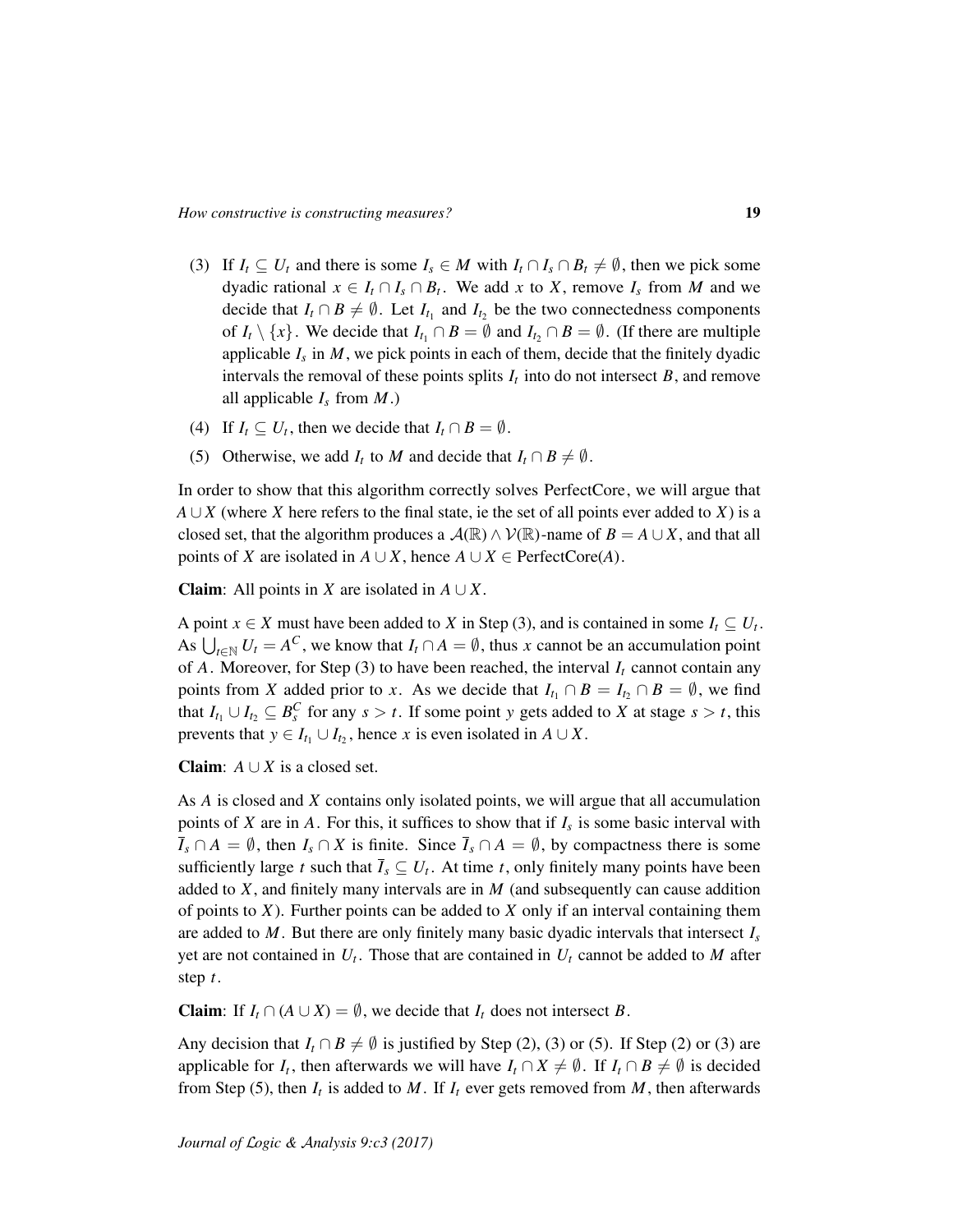*I*<sup>*t*</sup> ∩ *X*  $\neq$  *Ø*. Thus, the only way to have *I*<sub>*t*</sub> ∩ *B*  $\neq$  *Ø* yet *I*<sub>*t*</sub> ∩ *X* = *Ø* is if *I*<sub>*t*</sub> gets added to *M* but never removed.

Assume in addition that  $I_t \cap A = \emptyset$ . Then by compactness for all but finitely many *s* with  $\overline{I}_s \subseteq I_t$  we find that  $I_s \subseteq U_s$ . As we have already assumed that  $I_t \cap X = \emptyset$ , we see that these  $I_s$  would trigger Step (3) that will remove  $I_t$  from  $M$ , which contradicts our assumptions, unless they are all captured by Step (1). This in turn requires that  $I_t \subseteq \bigcup_{s \in \mathbb{N}} B_s^C$ .

Since we did reach Step (5), it must hold that  $I_t \nsubseteq B_t^C$ . Decisions justified by Step (1) do not change  $B_s^C$ . Therefor, there has to be some  $s > t$  such that  $I_s \cap I_t \cap B_s \neq \emptyset$ . For such an *s* we stipulate that  $I_s \cap B = \emptyset$ . But this choice can only happen in Step (4); hence,  $I_s$  would trigger Step (3) instead, and cause the removal of  $I_t$  from  $M$ . This contradicts the assumption.

**Claim:** If  $I_t \cap (A \cup X) \neq \emptyset$ , we decide that  $I_t$  does intersect *B*.

If  $I_t \cap A \neq \emptyset$ , we can never apply a step leading to the decision that  $I_t \cap B = \emptyset$ , hence we will decide that  $I_t \cap B \neq \emptyset$ . Assume there is some  $x \in I_t \cap X$ , and that  $I_t$  is the first interval for which we decide that  $I_t$  does not intersect  $B$ . Due to the choice of points to add to *X* in Step (3), we cannot have added *x* to *X* after having decided that  $I_t$  does not intersect *B*. If we decided on  $I_t$  after adding *x* to *X*, then Step (1) cannot apply, since if  $x \in I_t \subseteq B_t^C$ , then  $I_t$  would not have been the first interval in contradiction to our assumption. Hence Step (2) applies, and we decide that  $I_t$  does indeed intersect  $B$ .  $\Box$ 

However, in some situations overtness also can be obtained *for free* in the support. We shall call a measure ν on a suitable metric space *C*-*concentrated* if for any dyadic open ball  $B = B(x, r)$  either  $\nu(B) > Cr^2$  or  $\nu(B) = 0$  for a constant  $C > 0$ . Define the map Concentrate : $\subseteq \mathcal{M}(\mathbf{X}) \Rightarrow \mathcal{M}(\mathbf{X}) \times \mathbb{N}$  by  $\mu \in \text{dom}(\text{Concentrate})$  iff  $\mu$  is non-atomic and non-zero. Then let  $(\nu, k) \in \text{Concat}(\mu)$  if  $\forall U \in \mathcal{O}(\mathbf{X}) \quad \nu(U) \leq \mu(U), \nu$  is nonatomic, non-zero and 2<sup>-*k*</sup>-concentrated. Let ConcentratedSupport :⊆  $\mathcal{M}(\mathbf{X})\times\mathbb{R}\times\mathbb{N}\rightarrow$  $A(X) \wedge V(X)$  be defined via  $(\nu, M, k) \in \text{dom}(\text{ConcentratedSupport})$  iff  $\nu$  is  $2^{-k}$ concentrated and  $\nu(\mathbf{X}) = M$ , and ConcentratedSupport $(\nu, k) = \text{supp}(\nu)$ .

**Proposition 43** Set  $X := [0, 1]$ . Then Concentrate is computable.

**Proof** Let  $\mu$  be the input. We search for some  $k \in \mathbb{N}$ , such that  $\mu([0, 1]) \geq 2^{-k}$ . Now we can construct a flow *f* from  $\mu$  such that  $f(\varepsilon) = 2^{-k}$  and  $f(v) \leq \mu(\mathfrak{D}_{v}^{\circ})$  for any  $v \in \{0, 1\}^*$ . From this flow we obtain a concentrated flow by Proposition 40, which then yields the desired concentrated measure.  $\Box$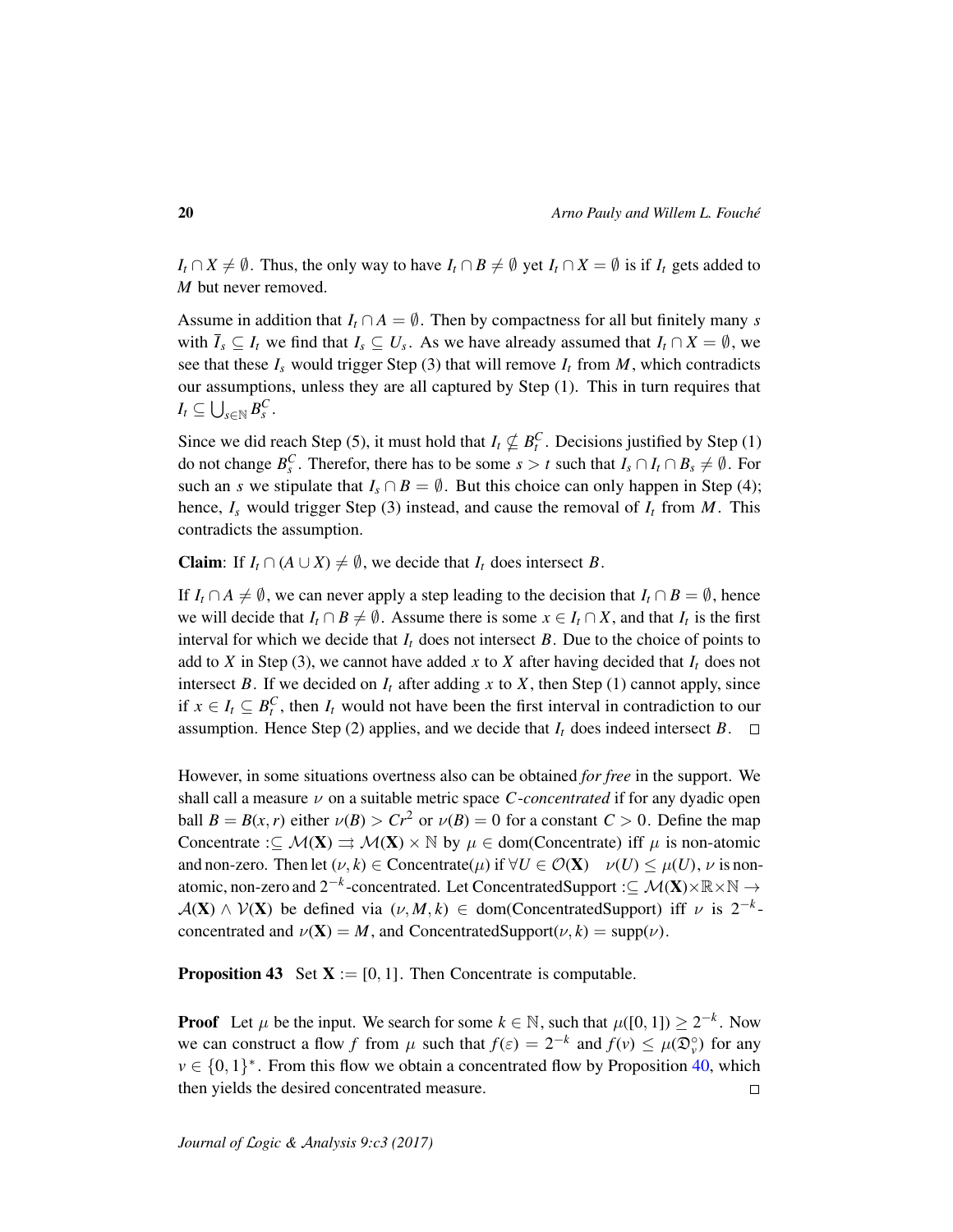Proposition 44 Let X be a computable metric space. Then ConcentratedSupport is computable.

**Proof** The  $V$ -name is computed as in Theorem 31. It remains to show that we can semidecide  $x \notin \text{supp}(\nu)$  given *M* and *k*. For this, we test for any closed ball  $\overline{B}(x, 2^{-l})$ whether  $\nu(\overline{B}(x, 2^{-l})^C) > M - 2^{-k-2l}$ , and answer *yes* if we found such a *l*. This procedure is computable.

It remains to argue that this procedure indeed semidecides  $x \notin \text{supp}(\nu)$ . If  $x \notin$ supp( $\nu$ ), then there is some open ball  $B(x, 2^{-l+1})$  with  $B(x, 2^{-l+1}) \cap \text{supp}(\nu) = \emptyset$ , ie  $\nu(B(x, 2^{-l+1})) = 0$ . But then also  $\nu(\overline{B}(x, 2^{-l})) = 0$  and thus  $\nu(\overline{B}(x, 2^{-l})^C) = M >$  $M - 2^{-k-2l}$ . Conversely, if  $\nu(\overline{B}(x, 2^{-l})^C) > M - 2^{-k-2l}$ , then  $\nu(B(x, 2^{-l})) < 2^{-k-2l}$ . But then by definition of  $\nu$  being 2<sup>-*k*</sup>-concentrated, already  $\nu(B(x, 2^{-l})) = 0$ , ie  $x \notin$  $supp(\nu)$ .  $\Box$ 

**Corollary 45** Given a non-atomic probability measure  $\mu$  on [0, 1], we can compute a set  $A \in \mathcal{V}([0, 1]) \wedge \mathcal{A}([0, 1])$  such that  $A \subseteq \text{supp}(\mu)$  and  $\mu(A) \geq \frac{1}{2}$  $\frac{1}{2}$ .

**Proof** Using the construction in the proof of Proposition 43 (and in there, Proposition 40), we obtain from  $\mu$  a measure  $\nu$  such that  $\nu([0, 1]) = 0.5$ ,  $\nu(U) \leq \mu(U)$  for any set  $U \in \mathcal{O}([0,1])$ , and  $\nu$  is  $2^{-1}$ -concentrated. By Proposition 44 we can compute  $A = \text{supp}(\nu) \in \mathcal{A}([0,1]) \wedge \mathcal{V}([0,1])$ . By construction,  $\text{supp}(\nu) \subseteq \text{supp}(\mu)$ , and  $0.5 = \nu([0, 1]) = \nu(\text{supp}(\nu)) \leq \mu(\text{supp}(\nu)).$  $\Box$ 

#### 4.3 Some Weihrauch degrees related to Hausdorff dimension

As mentioned in Subsection 2.3, it is often possible to *calibrate* closed choice principles to the strength of a particular theorem by restricting them to a (related) class of closed sets. As such, it seems reasonable to investigate closed choice for subsets of [0, 1] with positive Hausdorff dimension (or even Hausdorff dimension 1). A straight-forward yet important consequence of Shmerkin's construction (Theorem 27) is that this does not yield any new Weihrauch degrees:

**Definition 46** Let HC<sub>[0,1]</sub> be the restriction of C<sub>[0,1]</sub> to  ${A \in \mathcal{A}([0,1]) \mid \dim_{\mathcal{H}}(A) >}$ 0}. Let H<sub>1</sub>C<sub>[0,1]</sub> be the restriction of C<sub>[0,1]</sub> to  ${A \in \mathcal{A}([0, 1]) \mid \dim_{\mathcal{H}}(A) = 1}.$ 

Corollary 47  $HC_{[0,1]} \equiv_W H_1C_{[0,1]} \equiv_W C_{[0,1]}$ .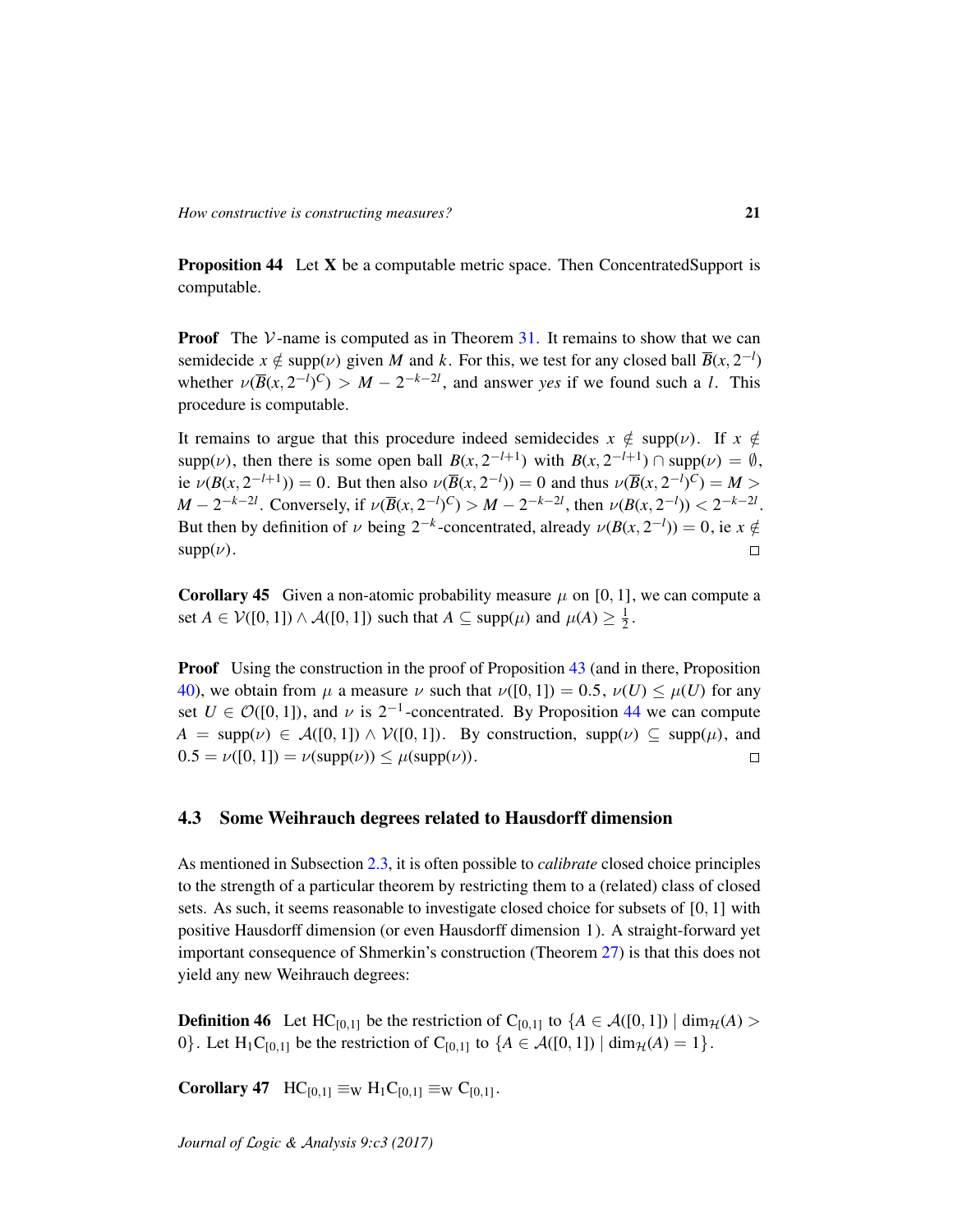Before continuing with our investigation of measures, we shall classify the Hausdorff dimension itself. We also consider the same map, but with a different type as  $\dim_{\mathcal{H}}^{\geq} : \mathcal{A}([0,1]) \to \mathbb{R}_{>}$ , the investigation of which was suggested to the authors by Andrej Bauer at CCC 2014. Note that our result does make use of the fact that we have defined Hausdorff dimension only for subsets of [0, 1]; the result generalizes directly to *compact* subsets of a metric space though.

**Theorem 48** dim<sub> $H \equiv w \lim_{x \to w} \lim_{x \to w}$  and dim<sub> $H \equiv w \lim_{x \to w}$ .</sub></sub>

For the proof, we first need a couple of lemmata.

Lemma 49  $(d, A) \mapsto \{\sum_{i \in \mathbb{N}} r_i^d \mid \exists (x_i)_{i \in \mathbb{N}} A \subseteq \bigcup_{i \in \mathbb{N}} B(x_i, r_i) \} : [0, 1] \times \mathcal{A}([0, 1]) \rightarrow$  $\mathcal{O}(\mathbb{R}_{\leq})$  is computable.

**Proof** Given  $d \in \mathbb{R}$  and  $A \in \mathcal{K}([0, 1])$  (using that [0, 1] is compact), we can compute  $\{((r_0, r_1, \ldots), (x_0, x_1, \ldots)) \mid A \subseteq \bigcup_{i \in \mathbb{N}} B(x_i, r_i)\} \in \mathcal{O}([0, 1]^{\mathbb{N}} \times [0, 1]^{\mathbb{N}})$ . As  $[0, 1]^{\mathbb{N}}$  is computably overt, we can move to  $\{(r_0, r_1, \ldots) \mid \exists (x_0, x_1, \ldots)A \subseteq \bigcup_{i \in \mathbb{N}} B(x_i, r_i)\} \in$  $\mathcal{O}([0,1]^{\mathbb{N}})$ . For  $d > 0$ , pointwise exponentiation is an open map, thus we compute  $\{(r_0^d, r_1^d, \ldots) \mid \exists (x_0, x_1, \ldots)A \subseteq \bigcup_{i \in \mathbb{N}} B(x_i, r_i)\} \in \mathcal{O}([0, 1]^{\mathbb{N}})$ . Then we use Lemma 6 to obtain  $\{\sum_{i\in\mathbb{N}} r_i^d \mid \exists (x_i)_{i\in\mathbb{N}} A \subseteq \overline{\bigcup}_{i\in\mathbb{N}} B(x_i, r_i)\}\in\mathcal{O}(\mathbb{R}<).$  $\Box$ 

**Lemma 50**  $(U_{(\cdot)} \mapsto \inf\{d \in [0,1] \mid \inf U_d \le 0\} : C([0,1], \mathcal{O}(\mathbb{R}_{<})) \to \mathbb{R}_{>}) \leq_{\text{W}} \lim$ 

**Proof** We find that inf  $U_d \leq 0$  iff  $\forall k \in \mathbb{N} \ 2^{-k} \in U_d$ . We can compute  $U_d \mapsto$  ${k \in \mathbb{N} \mid 2^{-k} \in U_d}$  :  $\mathcal{O}(\mathbb{R}) \to \mathcal{O}(\mathbb{N})$ . Now (is Finite :  $\mathcal{O}(\mathbb{N}) \to \mathbb{S}$ )  $\leq_W$  lim, as follows from arguments in Neumann and Pauly [34]. Since  $\lim_{x \to \infty} \lim_{x \to \infty}$  lim, we can semidecide whether inf  $U_d > 0$  for all rational *d* in parallel, and this suffices to obtain inf { $d \in [0, 1]$  | inf  $U_d \le 0$ } ∈  $\mathbb{R}_>$ .  $\Box$ 

A standard argument establishes:

Lemma 51  $((q_i)_{i \in \mathbb{N}} \mapsto \sup_{j \in \mathbb{N}} \inf_{k \in \mathbb{N}} q_{\langle j,k \rangle} : \subseteq \mathcal{C}(\mathbb{N}, \mathbb{Q}) \to \mathbb{R}) \equiv_{\mathbf{W}} \lim \star \lim$ .

**Proof** For the  $\leq_W$ -direction, note that inf  $\equiv_W \sup \equiv_W \lim \equiv_W \lim$ , eg v Stein [46] and Brattka and Gherardi [6].

For the  $\geq_W$ -direction, we employ the function  $F_2: \{0,1\}^{\mathbb{N}} \to \{0,1\}^{\mathbb{N}}$  defined via  $F_2(x)(n) = 0$  iff  $\forall i \exists k \ x(\langle n, i, k \rangle) = 0$  and  $F_2(x)(n) = 1$  otherwise. This function was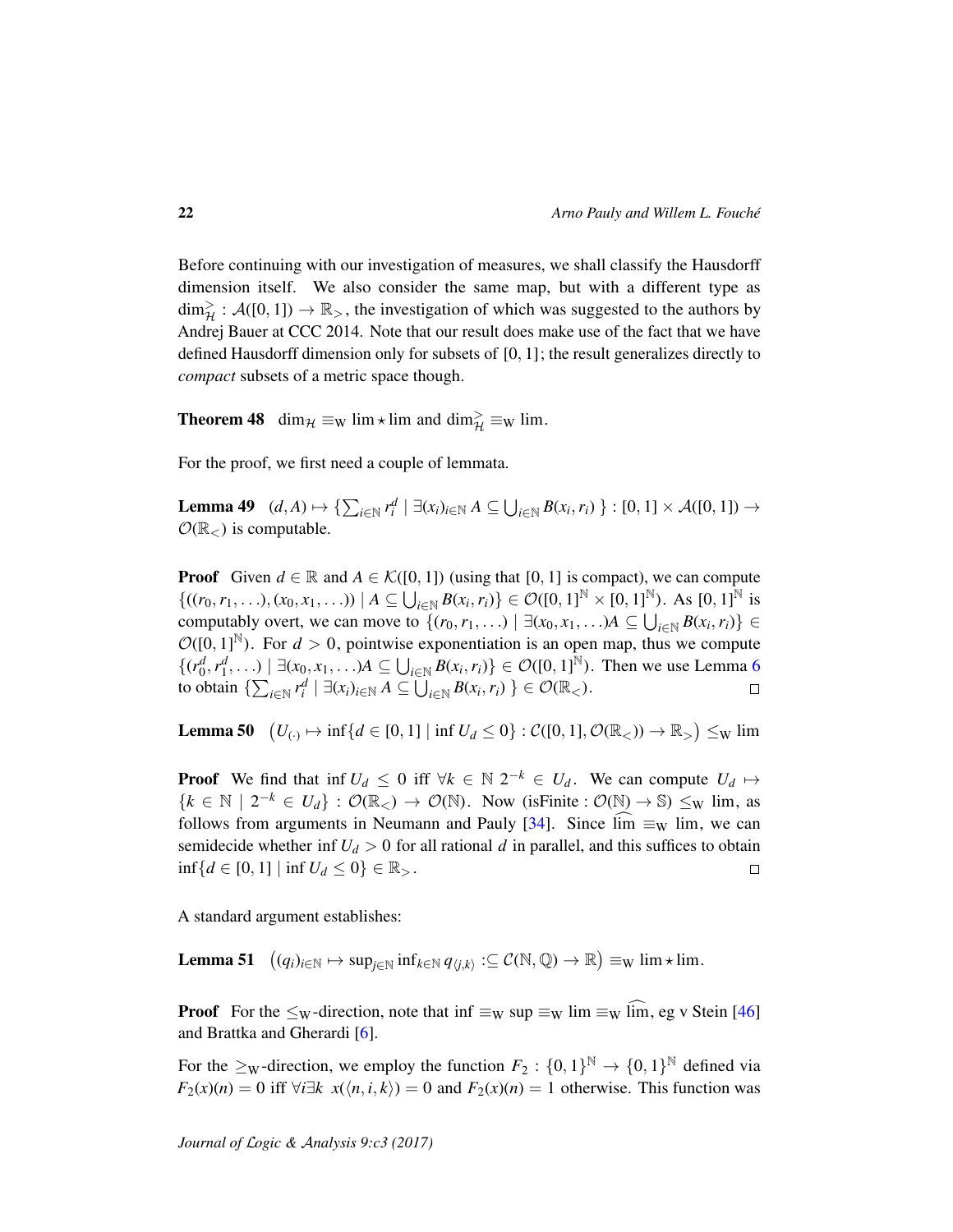studied in Stein [46] and Brattka  $[3]^{5}$ , and in Brattka, Gherardi and Marcone [8] it is shown that  $F_2 \equiv_W \lim_{x \to \infty}$  lim.

Given  $x \in \{0, 1\}^{\mathbb{N}}$ , let  $q_{\langle\langle n,j\rangle, k\rangle} := \sum_{l \leq n} 2 \cdot 3^{-l} x(\langle l,j,k\rangle)$ . Then  $\sup\inf_{t} q_{\langle\langle n,j\rangle,k\rangle} = \sum 2 \cdot 3^{-l}$ 

$$
\sum_{j} \sum_{k} q(\langle n,j \rangle, k) = \sum_{\{l \leq n \mid \neg \forall j \exists k x(\langle l,j,k \rangle) = 0\}}
$$

and subsequently:

$$
\sup_{\langle n,j\rangle} \inf_k q_{\langle\langle n,j\rangle,k\rangle} = \sum_{\{l \in \mathbb{N} \mid \neg \forall j \exists k x (\langle l,j,k\rangle) = 0\}} 2 \cdot 3^{-l}
$$

From such a member of the usual ternary Cantor set, the corresponding point in  $\{0,1\}^{\mathbb{N}}$ can be computed. This point then is  $F_2(x)$ .  $\Box$ 

Given some closed set  $A \in \mathcal{A}([0, 1])$  and some proper interval  $[a, b]$ , let  $A^{\rightarrow [a, b]} \subseteq [a, b]$ be the rescaling of *A* into [*a*, *b*], ie defined via  $x \in A \Leftrightarrow a + x(b - a) \in A^{\rightarrow [a,b]}$ . Not only is this a computable operation, but even  $(A_i)_{i \in \mathbb{N}} \mapsto \{0\} \cup \bigcup_{i \in \mathbb{N}} A_i^{-\frac{1}{2} (2^{-2i-2}, 2^{-2i-1}]}$ :  $\mathcal{C}(\mathbb{N}, \mathcal{A}([0, 1])) \to \mathcal{A}([0, 1])$  is computable. Moreover, we have:

**Lemma 52** dim<sub> $H$ </sub>(*A*) = dim<sub> $H$ </sub>(*A*<sup> $\rightarrow$ [*a*,*b*]</sup>) and

$$
\sup_{i\in\mathbb{N}}\dim_{\mathcal{H}}(A_i)=\dim_{\mathcal{H}}(\{0\}\cup\bigcup_{i\in\mathbb{N}}A_i^{\rightarrow[2^{-2i-2},2^{-2i-1}]})
$$

**Proof of Theorem 48** We shall first prove  $\dim_{\mathcal{H}}^{\geq} \leq_{\mathrm{W}} \lim$ . Given some  $A \in \mathcal{A}([0, 1])$ , we can curry the computable map from Lemma 49 to obtain:

$$
\left(d \mapsto \{\sum_{i \in \mathbb{N}} r_i^d \mid \exists (x_i)_{i \in \mathbb{N}} A \subseteq \bigcup_{i \in \mathbb{N}} B(x_i, r_i) \}\right) \in \mathcal{C}([0, 1], \mathcal{O}(\mathbb{R}_<))
$$

Using the first characterization of Hausdorff dimension in Definition 24, we see that applying the map from Lemma 49 to this just provides  $\dim_{\mathcal{H}}^{\geq}(A)$ . As  $(id : \mathbb{R}_{>}\to\mathbb{R}) \equiv_{\mathbb{W}}$ lim, it immediately follows that dim $\mathcal{H} \leq_{W}$  lim  $\star$  lim.

For the converse direction, we use the construction of sets of given Hausdorff dimension in Corollary 26. First, given some sequence  $(x_i)_{i \in \mathbb{N}} \in [0,1]^{\mathbb{N}}$  we can compute a sequence of sets set  $(A_i)_{i \in \mathbb{N}} \in \mathcal{A}([0,1])^{\mathbb{N}}$  with  $\dim_{\mathcal{H}}(A_i) = x_i$ . By Lemma 52, we

<sup>&</sup>lt;sup>5</sup>In the previous literature, the function  $F_2$  was denoted by  $C_2$ . We avoid this notation in order to prevent confusion with choice for the discrete two element space. Instead, our notation is inspired by de Holanda Cunha Nobrega [24].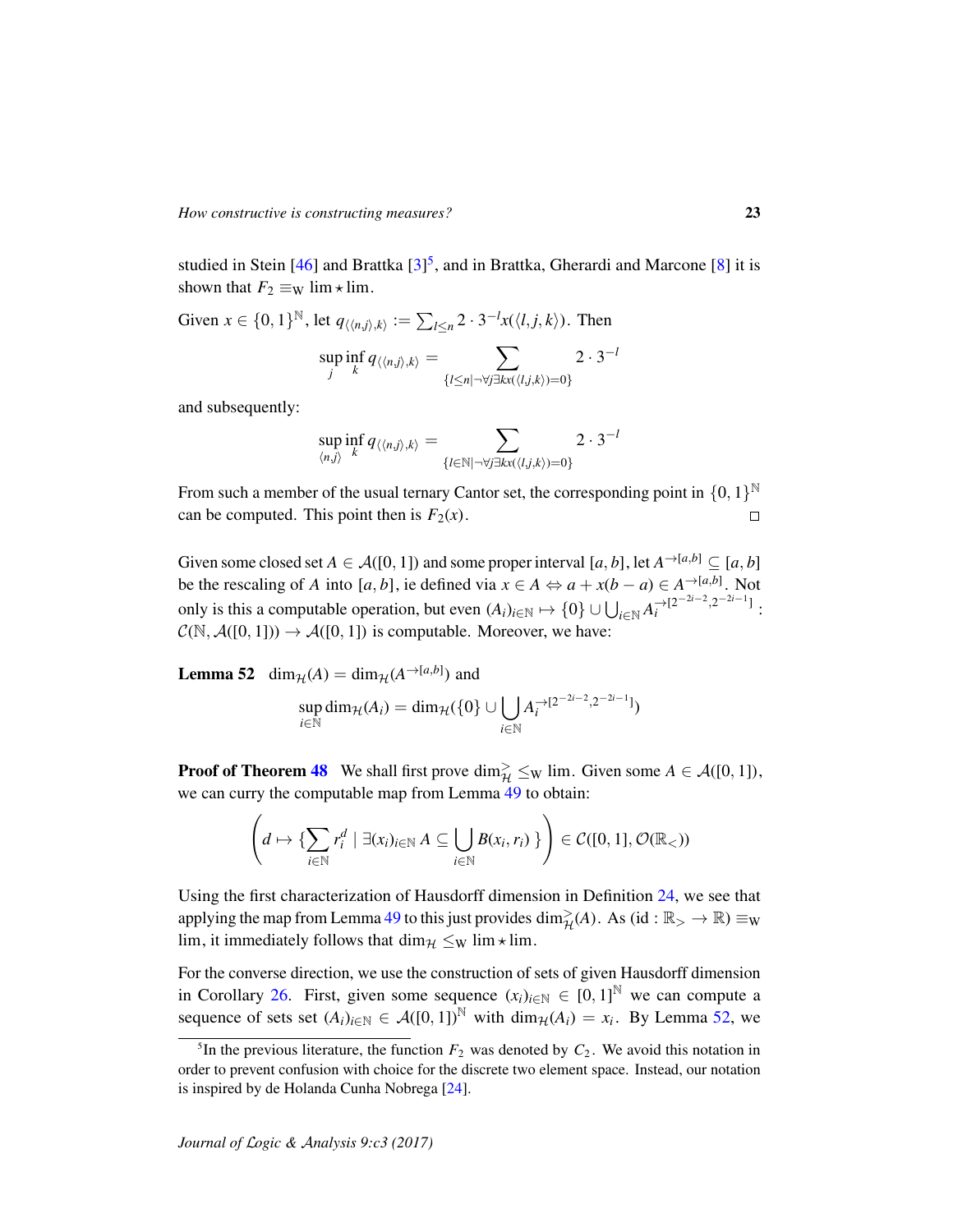then can compute a set  $A \in \mathcal{A}([0,1])$  with  $\dim_{\mathcal{H}}(A) = \sup_{i \in \mathbb{N}} x_i$ . Altogether, this shows  $(\sup : [0,1]^{\mathbb{N}} \to \mathbb{R}_{>}) \leq_{\mathbb{W}} \dim_{\mathcal{H}}^{\geq}$ . As sup :  $[0,1]^{\mathbb{N}} \to \mathbb{R}_{<}$  is computable, and  $\mathbb{R}_{<} \wedge \mathbb{R}_{>}$  is computably isomorphic to  $\mathbb{R}$ , this establishes  $\lim \leq_{\mathrm{W}} \dim_{\mathcal{H}}^{\geq}$ .

To see that  $\lim_{x \to \infty} \lim_{x \to \infty} \lim_{x \to \infty} f(x)$ , note that given  $x_{i,j} \in ([0, 1] \cap \mathbb{Q})^{\mathbb{N} \times \mathbb{N}}$ , we can compute a set  $A \in \mathcal{A}([0,1])$  with dim $\mathcal{H}(A) = \sup_{i \in \mathbb{N}} \inf_{j \in \mathbb{N}} x_{i,j}$  by using first the construction in Subsection 2.4 and then Lemma 52. Lemma 51 shows that this suffices for the claim.  $\Box$ 

**Corollary 53** There is a computable closed and computable overt set  $A \in \mathcal{A}([0, 1])$ , such that  $\dim_{\mathcal{H}}(A)$  is Turing-equivalent to the iterated Halting problem  $\emptyset$ <sup>*n*</sup>.

**Proof** Combine Theorem 48, Proposition 42 and the basic facts that isolated points do not change the Hausdorff dimension, and that any map Weihrauch equivalent to lim  $\star$  lim maps a computable input to a solution Turing-equivalent to  $\emptyset$ ".  $\Box$ 

#### 4.4 The Frostman Lemma

We now finally direct our attention to the maps Frost and StrictFrost introduced in Definition 30. One can prove the Frostman lemma via the min-cut/max-flow theorem, and the construction of the flows involved (if done in the right way) yields Weihrauch reductions to NonZeroFlow and MaxFlow respectively.

**Lemma 54** Frost  $\leq_W$  NonZeroFlow and StrictFrost  $\leq_W$  MaxFlow.

**Proof** We adapt the proof of the Frostman lemma given in Fouché, Mukeru and Davie [17, Proposition 2.3], which in turn is based on the central idea to invoke the min-cut/max-flow theorem present eg in Mörters and Peres [31].

Given a closed set  $A \in \mathcal{A}([0,1])$  and some  $s \in [0,1]$  we construct an assignment  $g: \{0,1\}^* \to \mathbb{R}_0^+$ <sup>+</sup>. As in Subsection 4.1, we assume a canonic notation  $(\mathfrak{D}_{\nu})_{\nu \in \{0,1\}^*}$  of the closed dyadic rational intervals in [0, 1]. As [0, 1] is compact, we can semidecide if  $A \cap \mathcal{D}_v = \emptyset$ , and we run all these tests simultaneously. When it comes to assigning a weight to  $v \in \{0,1\}^*$ , we choose  $g(v) := 2^{-s|v|}$  if  $\mathfrak{D}_v \cap A = \emptyset$  has not yet been ascertained yet. If we have proof that  $\mathcal{D}_v$  is disjoint from *A*, we assign  $g(v) := 0$ .

As shown eg in [17, Proposition 2.3], there is a non-zero flow compatible with *g*. (Any cut through this tree gives an upper bound for the *s*-dimensional Hausdorff content of *A*, and so the min-cut/max-flow theorem implies that there is a non-zero flow compatible with the tree.)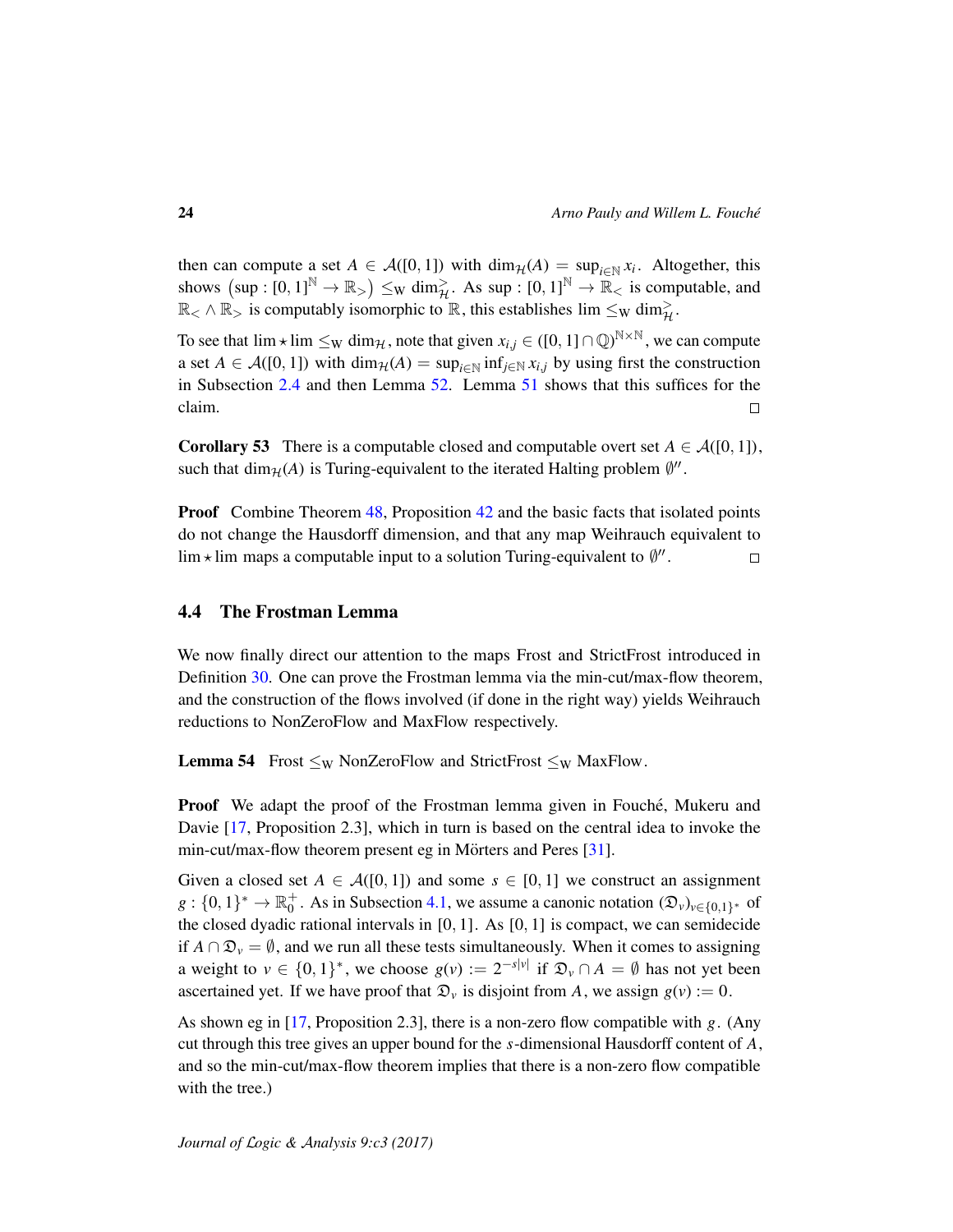Any such flow then induces a measure using the construction from Subsection 4.1. The construction ensures that this is an *s*-Frostman measure supported on *A*. By considering the local versions of the argument that there is a non-zero flow compatible with  $g$ , it even follows that a maximal flow compatible with *g* yields a solution to StrictFrost.  $\Box$ 

The converse directions are obtained from the following in conjunction with preceding results:

**Lemma 55**  $C_N \times H_1C_{[0,1]} \leq_W$  Frost.

**Proof** As before, we use the computable rescaling operation  $B^{\rightarrow [a,b]}$ . Given a nonempty closed set  $A \in \mathcal{A}(\mathbb{N})$  and another closed subset  $B \in \mathcal{A}([0, 1])$  with  $\dim_{\mathcal{H}}(B) = 1$ , we may compute the set  $C := \{0\} \cup \bigcup_{i \in A} B^{\rightarrow [2^{-2i-2}, 2^{-2i-1}]} \in \mathcal{A}([0,1])$ , and note that this set again has Hausdorff dimension 1.

Moreover, we make use of  $C_N \equiv_W U C_N$ , ie for closed choice on N we may safely assume that the closed set *A* is a singleton. We invoke  $Frost(C, 0.5)$  to obtain some Frostman measure  $\mu$ , and then Corollary 32 to find some point *x* in the support  $\mu$ . *A* being a singleton ensures that 0 is isolated in *C*, hence  $0 \notin \text{supp}(\mu)$ . But then we can compute from *x* some *n* with  $x \in [2^{-2n-2}, 2^{-2n-1}]$ , which answers UC<sub>N</sub>, and then scale *x* back to [0, 1] to obtain some point  $y \in B$ .  $\Box$ 

**Lemma 56** (id :  $\mathcal{A}(\mathbb{N}) \to \mathcal{V}(\mathbb{N})$ )  $\leq_{\text{W}}$  StrictFrost.

**Proof** Given  $A \in \mathcal{A}(\mathbb{N})$ , we can compute  $(\{0\} \cup \bigcup_{n \in A} [2^{-2n-2}, 2^{-2n-1}])$ . We use StrictFrost to find a measure with this set as support, and then Theorem 31 to obtain the set as overt set. To complete the reduction, note  $n \in A \Leftrightarrow (2^{-2n-2}, 2^{-2n-1}) \cap$  $({0} \cup \bigcup_{i \in A} [2^{-2i-2}, 2^{-2i-1}]\) \neq \emptyset.$  $\Box$ 

**Corollary 57**  $C_N \times C_{[0,1]} \equiv_W \text{NonZeroFlow} \equiv_W \text{Frost.}$ 

Proof This is obtained by combining Lemma 54, Lemma 55, Theorem 39 and Corollary 47.  $\Box$ 

**Corollary 58** lim  $\equiv_W$  MaxFlow  $\equiv_W$  StrictFrost.

**Proof** This is obtained by combining Lemma 54, Lemma 56, Theorem 37 and von Stein's Theorem 13.  $\Box$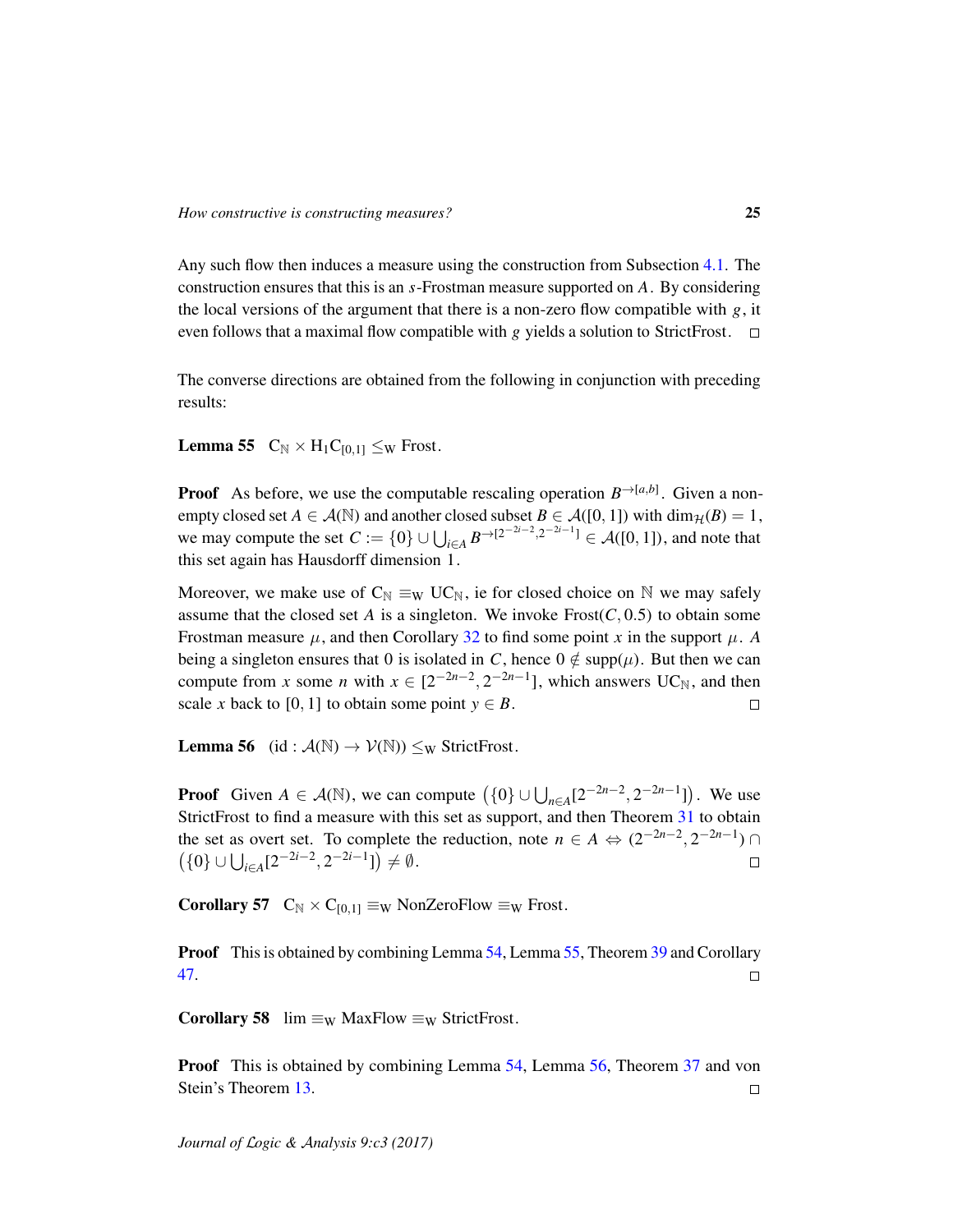The first equivalence in both Corollary 57 and Corollary 58 was already known to Brattka.

A direct consequence of Corollary 57 is that a computable closed set with Hausdorff dimension >  $2^{-n}$  may still fail to admit a computable  $2^{-n}$ -Frostman measure. Proposition 42 then shows that requiring the set to be a computable closed and overt set does not change this. On the other hand, in [17] a construction of computable Frostman measures on very special sets is given. We can make the relevant properties of the sets explicit in the following:

**Lemma 59** Given  $s \in [0, 1]$ , a set  $A \in \mathcal{A}([0, 1]) \wedge \mathcal{V}([0, 1])$  and  $p \in \mathbb{N}^{\mathbb{N}}$  such that for any dyadic interval *I* we find  $I \cap A = \emptyset$  or  $A \cap I$  admits an *s*-Frostman measure  $\mu$  with  $\mu(I \cap A) \geq 2^{-p(-\log|I|)}$  we can compute an *s*-Frostman measure on *A*.

By Propositions 43, 44 the converse is true, too:

Corollary 60 Let *A* admit a computable *s*-Frostman measure. Then there is a computable  $B \in \mathcal{A}([0, 1]) \wedge \mathcal{V}([0, 1])$  with  $B \subseteq A$  and a computable sequence  $p \in \mathbb{N}^{\mathbb{N}}$ such that for any dyadic interval *I* we find  $I \cap A = \emptyset$  or  $A \cap I$  admits an *s*-Frostman measure  $\mu$  with  $\mu(I \cap A) \geq 2^{-p(-\log|I|)}$ . Moreover, if an *s*-Frostman measure  $\nu$  on *A* is given, we can effectively find *B* and *p*.

### 4.5 On computably universally measure 0 sets

Recall that a set *A* is called *universally measure 0* if there is no non-atomic non-zero Radon measure supported by *A*. Clearly every countable set is universally measure 0. There are universally measure 0 sets with cardinality  $2^{\aleph_0}$ , however, such sets cannot be Borel. An example on the real line was constructed by Sierpinski and Szpilrajn-Marczeswski [45]. Later, Zindulka even found an example of a universally measure 0 set with positive Hausdorff dimension [50]; thus, the requirement of compactness of *A* in the Frostman lemma cannot be completely relaxed.

Our results show that in the computable world, the picture is very different: Let us call a set *A computably universally measure 0* if there is no non-atomic non-zero computable Radon measure supported by *A*.

**Proposition 61** There is a computable closed and computable overt set with Hausdorff dimension 1 that is computably universally measure 0.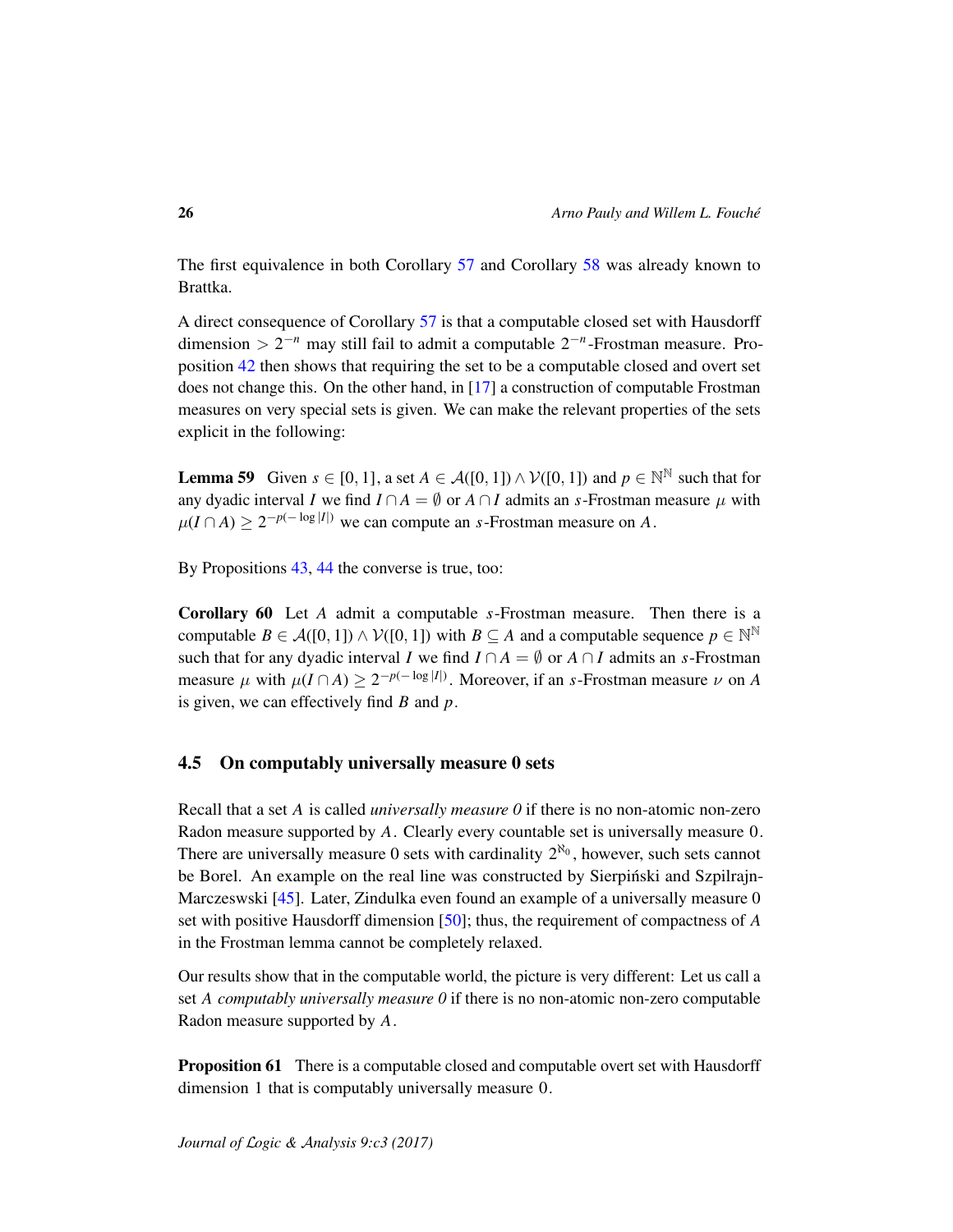**Proof** As a consequence of Corollary 47 there is computable closed set  $A \subseteq [0, 1]$ without any computable points and Hausdorff-dimension 1. By Proposition 42 there is a computable closed and computable overt set *B* ⊇ *A* such that the perfect core of *A* and *B* are the same. Assume for the sake of contradiction that *B* admits a non-atomic non-zero computable Radon measure  $\mu$  supported by  $B$ . As no isolated point of  $B$  can be part of the support of  $\mu$ , we find that  $\mu$  is already supported by A. By Corollary 32, we can compute a point  $x \in \text{supp}(\mu) \subseteq A$ , which contradicts the choice of A. Thus B satisfies the claim.  $\Box$ 

A much stronger effective notion is *arithmetically universally measure 0*; a set is this if it does not support any non-atomic non-zero Radon measure computable relative to some arithmetic degree. This notion (under a different moniker) was employed by Gregoriades in [20] in order to study computable Polish spaces up to  $\Delta_1^1$ -isomorphisms: A Polish space **X** is  $\Delta_1^1$ -isomorphic to  $\mathbb{N}^{\bar{\mathbb{N}}}$  iff it is not arithmetically universally measure 0. Gregoriades then constructed computable closed and computable overt sets with cardinality  $2^{\aleph_0}$  that are arithmetically universally measure 0.

## References

- [1] V Brattka, *Recursive characterization of computable real-valued functions and relations*, Theoretical Computer Science 162 (1996) 45–77; doi: 10.1016/0304- 3975(95)00249-9
- [2] V Brattka, *Computable Invariance*, Theoretical Computer Science 210 (1999) 3–20; doi: 10.1016/S0304-3975(98)00095-4
- [3] V Brattka, *Effective Borel measurability and reducibility of functions*, Mathematical Logic Quarterly 51 (2005) 19–44; doi: 10.1002/malq.200310125
- [4] V Brattka, M de Brecht, A Pauly, *Closed Choice and a Uniform Low Basis Theorem*, Annals of Pure and Applied Logic 163 (2012) 968–1008; doi: 10.1016/j.apal.2011.12.020
- [5] V Brattka, G Gherardi, *Effective Choice and Boundedness Principles in Computable Analysis*, Bulletin of Symbolic Logic 17 (2011) 73 – 117; arXiv:0905.4685; doi: 10.2178/bsl/1294186663
- [6] V Brattka, G Gherardi, *Weihrauch Degrees, Omniscience Principles and Weak Computability*, Journal of Symbolic Logic 76 (2011) 143 – 176; arXiv:0905.4679
- [7] V Brattka, G Gherardi, R Hölzl, *Probabilistic computability and choice*, Information and Computation 242 (2015) 249 – 286; arXiv:1312.7305; doi: 10.1016/j.ic.2015.03.005
- [8] V Brattka, G Gherardi, A Marcone, *The Bolzano-Weierstrass Theorem is the Jump of Weak König's Lemma*, Annals of Pure and Applied Logic 163 (2012) 623–625; doi: 10.1016/j.apal.2011.10.006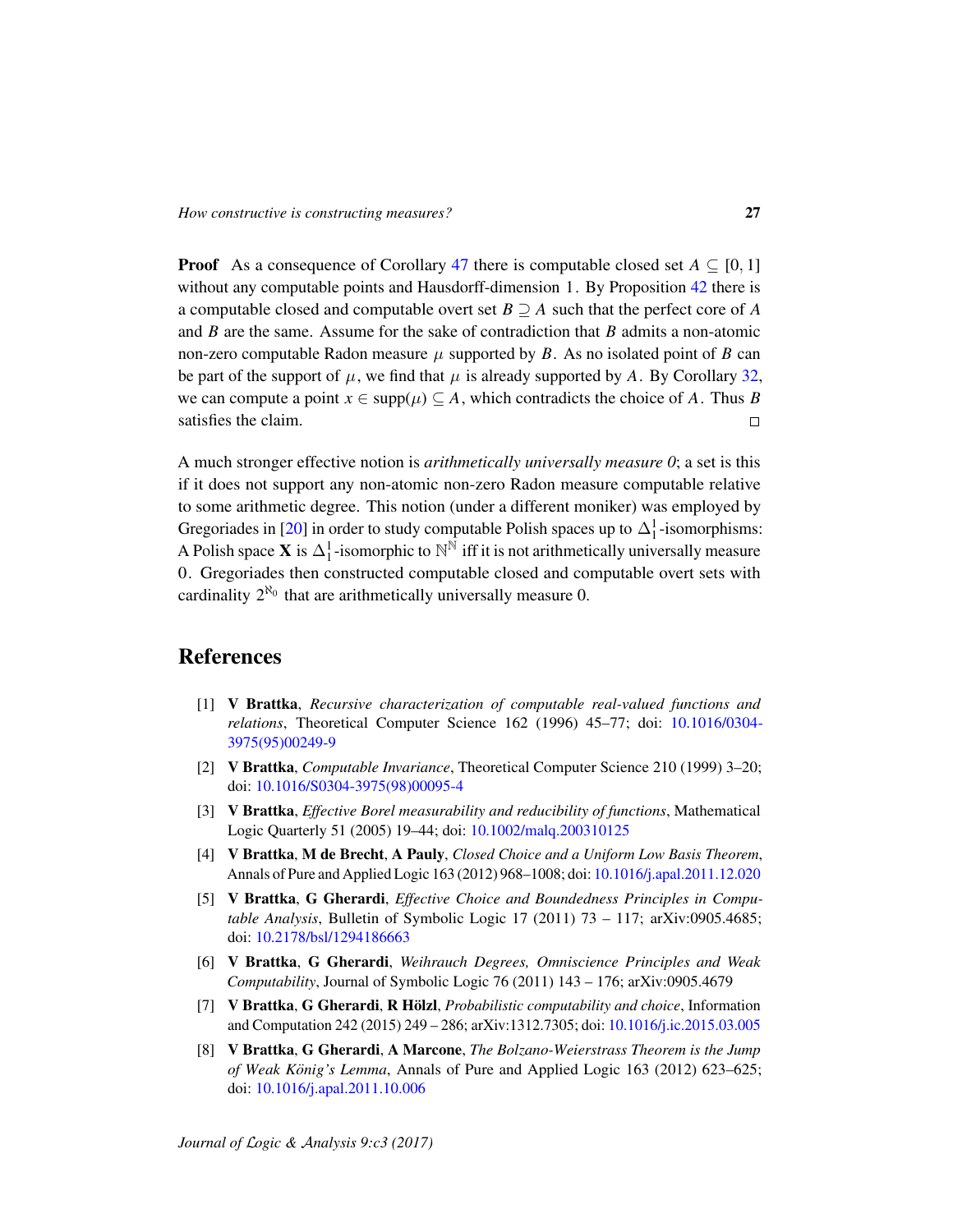- [9] V Brattka, S Le Roux, A Pauly, *Connected Choice and Brouwer's Fixed Point Theorem* (2012); arXiv:1206.4809
- [10] V Brattka, S Le Roux, A Pauly, *On the Computational Content of the Brouwer Fixed Point Theorem*, from: "How the World Computes", (S Cooper, A Dawar, B Löwe, editors), Lecture Notes in Computer Science 7318, Springer Berlin Heidelberg (2012) 56–67; doi: 10.1007/978-3-642-30870-3 7
- [11] V Brattka, A Pauly, *Computation with Advice*, Electronic Proceedings in Theoretical Computer Science 24 (2010) CCA 2010; arXiv:1006.0551
- [12] V Brattka, A Pauly, *On the algebraic structure of Weihrauch degrees* (2016); arXiv:1604.08348
- [13] V Brattka, G Presser, *Computability on subsets of metric spaces*, Theoretical Computer Science 305 (2003) 43 – 76; doi: 10.1016/S0304-3975(02)00693-X
- [14] P Collins, *Computable Stochastic Processes* (2014); arXiv:1409.4667
- [15] M Escardo´, *Synthetic topology of datatypes and classical spaces*, Electronic Notes in Theoretical Computer Science 87 (2004)
- [16] K Falconer, *The Geometry of Fractal Sets*, Cambridge Tracts in Mathematics 85, Cambridge University Press (1986)
- [17] W L Fouche´, S Mukeru, G Davie, *Fourier spectra of measures associated with algorithmically random Brownian motion*, Logical Methods of Computer Science 10 (2014) 1–24; doi: 10.2168/LMCS-10(3:20)2014
- [18] O Frostman, *Potentiel d'equilibre et capacit ´ e des ensembles avec quelques applications ´*  $\dot{a}$  *la théorie des fonctions*, Mat. sem., Meddel. Lunds. Univ. (1935)
- [19] G Gherardi, A Marcone, *How incomputable is the separable Hahn-Banach theorem?*, Notre Dame Journal of Formal Logic 50 (2009) 393–425; doi: 10.1215/00294527-2009- 018
- [20] V Gregoriades, *Classes of Polish spaces under effective Borel isomorphism*, Memoirs of the American Mathematical Society (2016); doi: 10.1090/memo/1135
- [21] V Gregoriades, T Kispéter, A Pauly, *A comparison of concepts from computable analysis and effective descriptive set theory*, Mathematical Structures in Computer Science (2016); doi: 10.1017/S0960129516000128
- [22] K Higuchi, A Pauly, *The degree-structure of Weihrauch-reducibility*, Logical Methods in Computer Science 9 (2013); doi: 10.2168/LMCS-9(2:2)2013
- [23] M L Hogarth, *Does General Relativity Allow an Observer to View an Eternity in a Finite Time?*, Foundations of Physics Letters 5 (1992) 173–181
- [24] H de Holanda Cunha Nobrega, *Game characterizations of function classes and Weihrauch degrees*, M.Sc. thesis, University of Amsterdam (2013)
- [25] M Hoyrup, C Rojas, *Computability of probability measures and Martin-Lof randomness ¨ over metric spaces*, Information and Computation 207 (2009)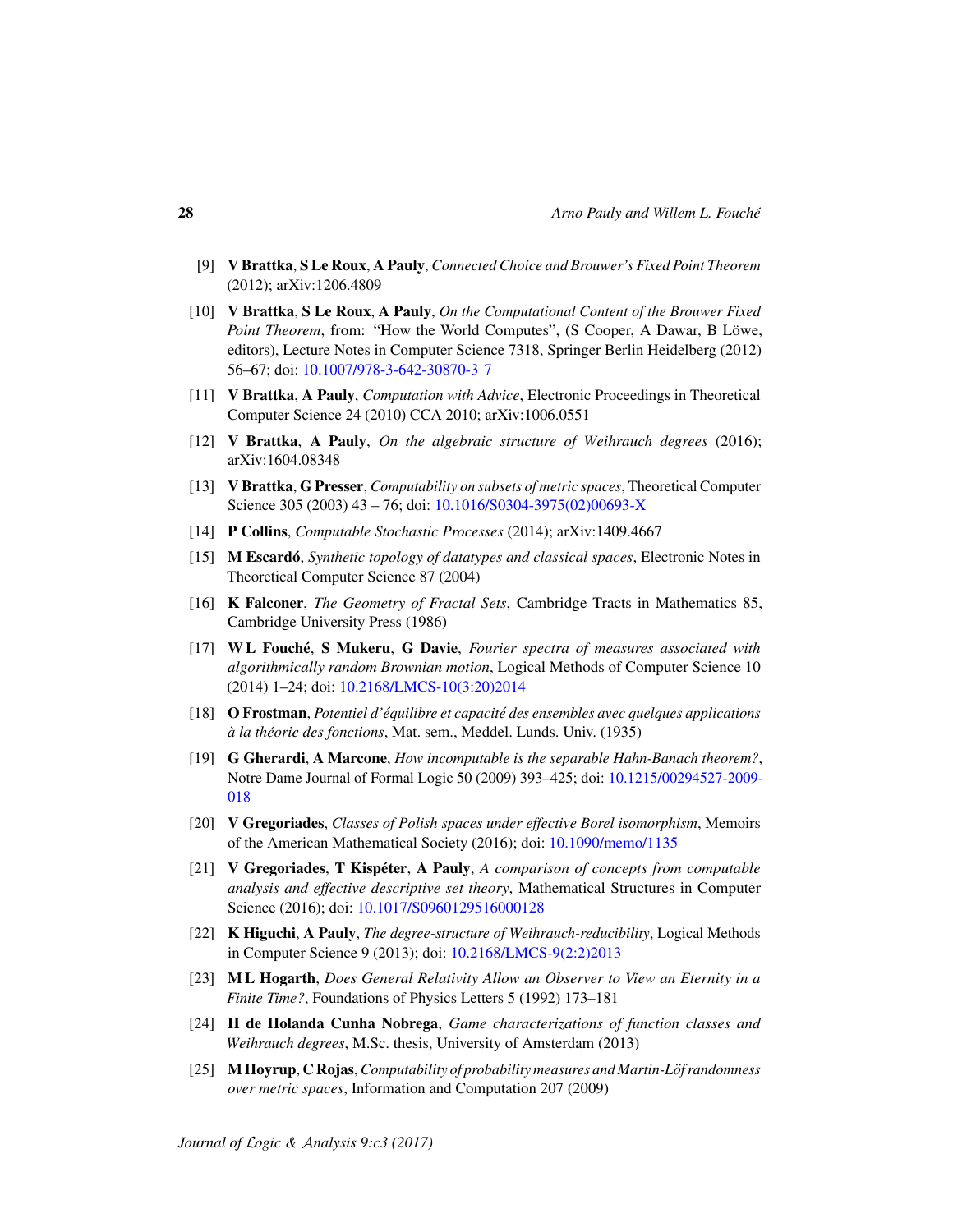- [26] M Hoyrup, C Rojas, K Weihrauch, *Computability of the Radon-Nikodym Derivative*, Computability 1 (2012) 3–13; doi: 10.3233/COM-2012-005
- [27] C Kreitz, K Weihrauch, *Theory of Representations*, Theoretical Computer Science 38 (1985) 35–53
- [28] S Le Roux, A Pauly, *Weihrauch degrees of finding equilibria in sequential games* (2014); arXiv:1407.5587
- [29] S Le Roux, A Pauly, *Finite choice, convex choice and finding roots*, Logical Methods in Computer Science (2015); doi: 10.2168/LMCS-11(4:6)2015
- [30] S Le Roux, A Pauly, *Weihrauch Degrees of Finding Equilibria in Sequential Games*, from: "Evolving Computability", (A Beckmann, V Mitrana, M Soskova, editors), Lecture Notes in Computer Science 9136, Springer (2015) 246–257; doi: 10.1007/978- 3-319-20028-6 25
- [31] **P Mörters, Y Peres,** *Brownian motion*, Cambridge University Press (2010)
- [32] U Mylatz, *Vergleich unstetiger Funktionen in der Analysis*, Diplomarbeit, Fachbereich Informatik, FernUniversitat Hagen (1992) ¨
- [33] E Neumann, *Computational problems in metric fixed point theory and their Weihrauch degrees*, Logical Methods in Computer Science 11 (2015); doi: 10.2168/LMCS-11(4:20)2015
- [34] E Neumann, A Pauly, *A topological view on algebraic computations models* (2016); arXiv:1602.08004
- [35] A Pauly, *Representing Measurement Results*, Journal of Universal Computer Science 15 (2009) 1280–1300
- [36] A Pauly, *How Incomputable is Finding Nash Equilibria?*, Journal of Universal Computer Science 16 (2010) 2686–2710; doi: 10.3217/jucs-016-18-2686
- [37] A Pauly, *On the (semi)lattices induced by continuous reducibilities*, Mathematical Logic Quarterly 56 (2010) 488–502; doi: 10.1002/malq.200910104
- [38] A Pauly, *On the topological aspects of the theory of represented spaces*, Computability 5 (2016) 159–180; doi: 10.3233/COM-150049
- [39] A Pauly, G Davie, W Fouche´, *Weihrauch-completeness for layerwise computability* (2015); arXiv:1505.02091
- [40] R Rettinger, K Weihrauch, *Products of effective topological spaces and a uniformly computable Tychonoff Theorem*, Logical Methods in Computer Science 9 (2013); doi: 10.2168/LMCS-9(4:14)2013
- [41] M Schröder, *Admissible Representations for Continuous Computations*, PhD thesis, FernUniversität Hagen (2002)
- [42] M Schröder, *Extended admissibility*, Theoretical Computer Science 284 (2002) 519– 538; doi: 10.1016/S0304-3975(01)00109-8